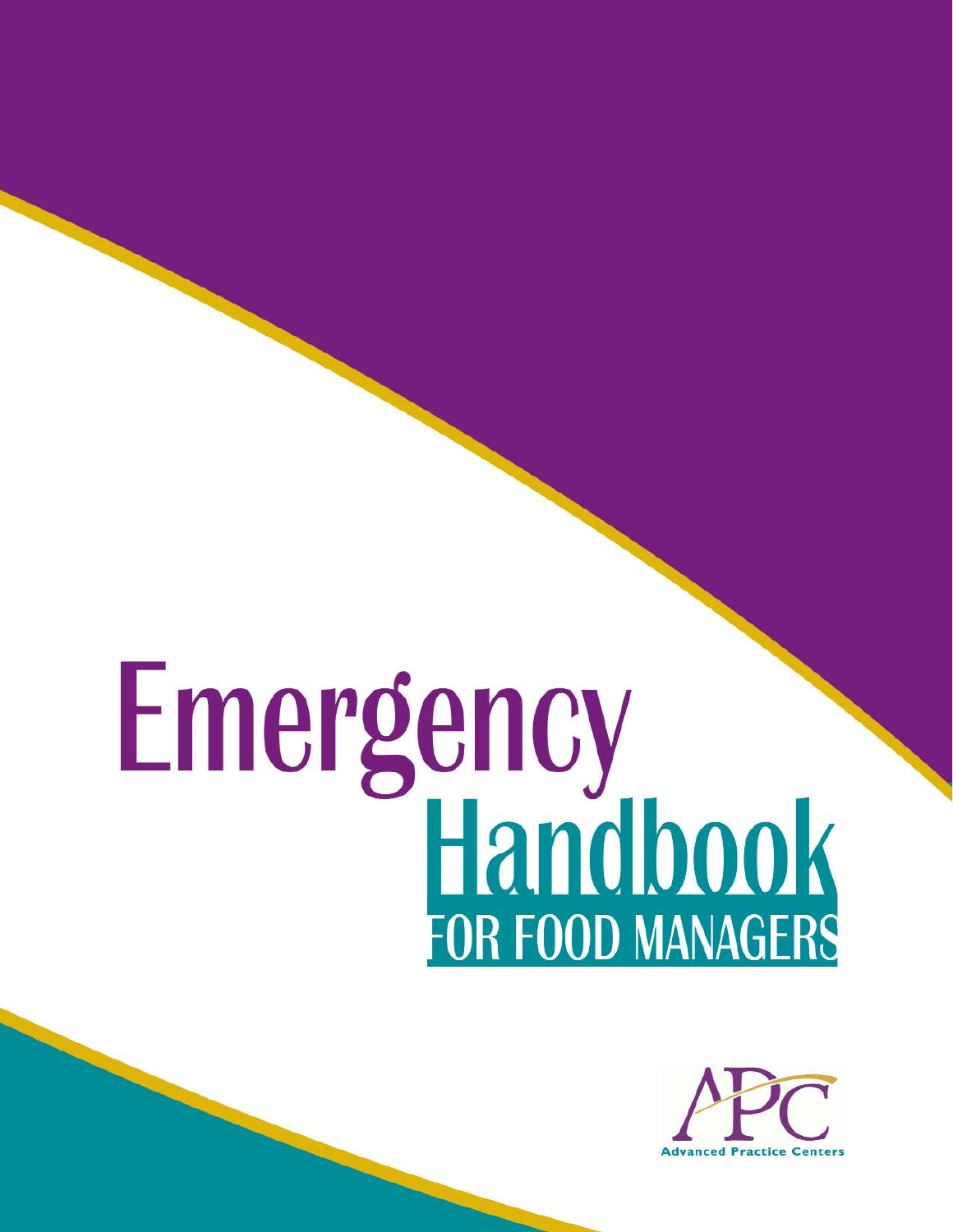This Emergency Handbook was developed as a quick reference guide to provide step-by-step emergency information to food managers and other supervisory personnel at food service establishments. The handbook:

- Addresses both naturally occurring and man-made emergencies.
- **Provides prompts for whom to call, first steps to take and subsequent recovery actions** to follow after an emergency happens.
- Contains tips on managing longer-term emergencies caused by disruption of utilities and municipal services.
- Offers ongoing food security and emergency preparedness advice.

Large-scale, widespread and catastrophic emergencies will require expert assessment and advice tailored in real time to the specific situation. In such instances, emergency alert systems, news outlets and emergency responders will supplement this handbook as crucial sources of information.

Day in and day out, it is the responsibility of food managers to maintain food safety in their establishments. Food service operations should immediately be discontinued whenever food safety is compromised by an emergency incident. The operation should remain closed until the local health authority grants approval to reopen.

Most food managers will, at some point, encounter the challenges presented by natural disasters and the subsequent emergencies they can cause - power outages, wind damage, flooding and burst pipes, among them. Accidental chemical releases from nearby industries and transportation routes should also be anticipated. In today's atmosphere of heightened homeland security, the potential threats of biological, radiological and chemical terrorism need also be given serious consideration.

This handbook offers practical guidance to food managers in all of these areas.

Bottom line: It's all about keeping our food supply safe.

Much of the information contained in this handbook and accompanying educational materials was obtained from information offered by the American Red Cross, Federal Emergency Management Agency, Massachusetts Department of Public Health, Michigan Department of Agriculture, Minnesota Department of Agriculture, Minnesota Department of Health and Santa Clara County Advanced Practice Center.

Special thanks to Twin Cities metropolitan area food service managers who participated in focus groups and provided input to improve the content of this handbook.

**Project Team Members** Debra Anderson, Hennepin County Kim Carlton, City of Minneapolis Mark Clary, Ramsey County Curt Fernandez, City of Minneapolis Brian Golob, Hennepin County Tim Jenkins, City of Minneapolis

Kris Keller, City of Minneapolis Susan Kulstad, Consultant to City of Minneapolis Fong Lor, City of Saint Paul Carl Samaroo, City of Minneapolis Rui Yang, Hennepin County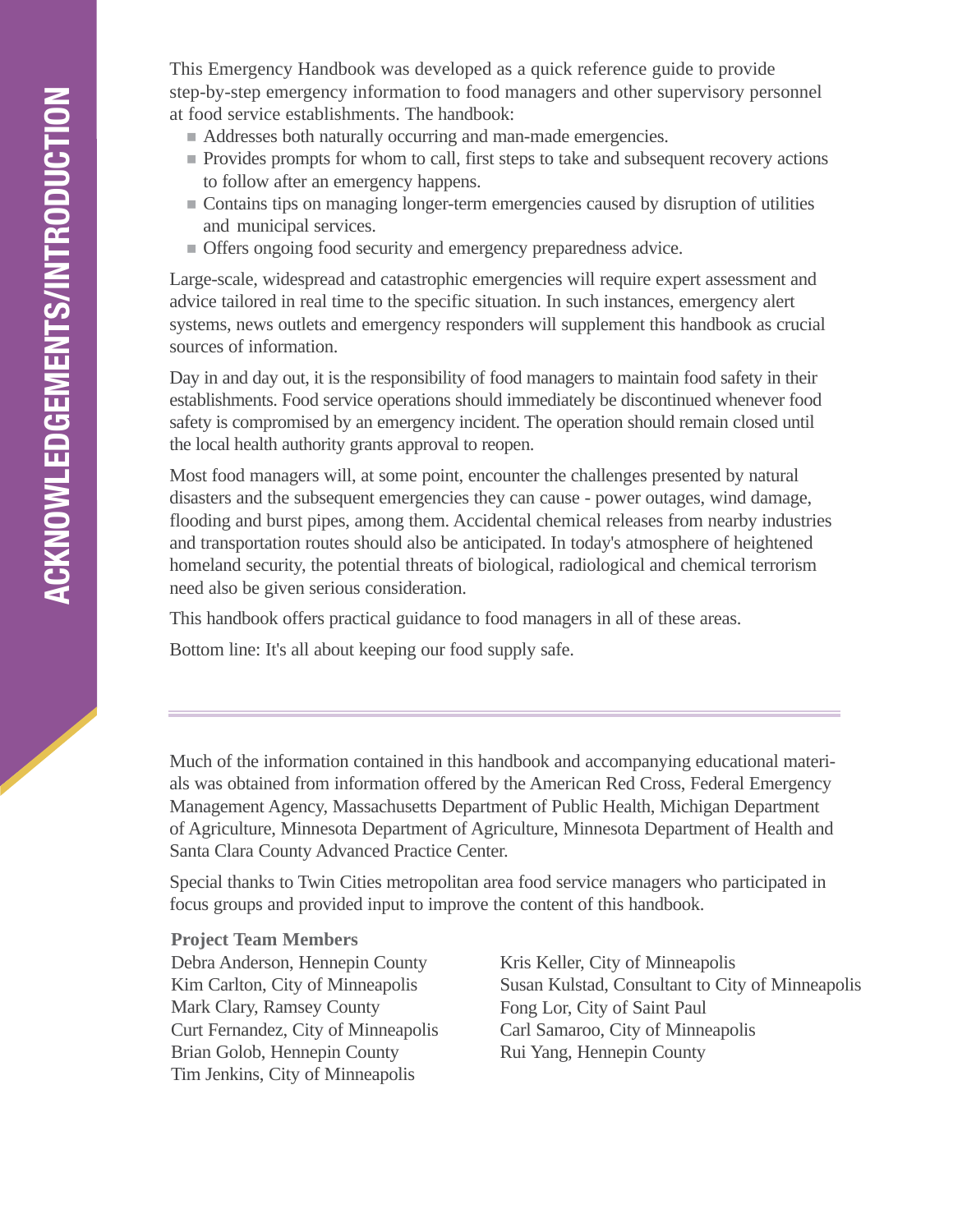|                | <b>SECTION</b>                            |                |  |  |  |
|----------------|-------------------------------------------|----------------|--|--|--|
|                | <b>SCENARIOS</b>                          |                |  |  |  |
| 1              | Power outage                              | $\overline{2}$ |  |  |  |
| 2              | Flood or sewage back-up                   | 4              |  |  |  |
| 3              | Fire                                      | 6              |  |  |  |
| 4              | Water service disruption or contamination | 7              |  |  |  |
| $\overline{5}$ | Tornado and wind                          | 8              |  |  |  |
| 6              | Biological tampering and terrorism        | 9              |  |  |  |
| 7              | Dirty bomb                                | 10             |  |  |  |
| 8              | Chemical incident                         | 12             |  |  |  |
| 9              | Solid waste collection disruption         | 13             |  |  |  |
| 10             | Pest control in a disaster                | 14             |  |  |  |
|                |                                           |                |  |  |  |

### **STANDARD PRACTICES**

| 11 Maintaining food safety in a disaster | 16 |
|------------------------------------------|----|
| 12 Cleaning up after a disaster          | 17 |
| 13 Food security checklist               | 18 |

# **ADDENDA FOOD SAFETY TOOLS**

| $A$ – Discard/salvage guidelines |    |
|----------------------------------|----|
| $B$ – Employee illness $log$     | 20 |
| $C$ – Food temperature $log$     | 21 |

*A project of the Twin Cities Metro Advanced Practice Center (APC) supported by funding from the National Association of County and City Health Officials (NACCHO):*

*Hennepin County Public Health Protection Saint Paul-Ramsey County Department of Public Health City of Minneapolis Environmental Management & Safety*

*www.naccho.org/EQUIPh/*

*First printing, September 2005*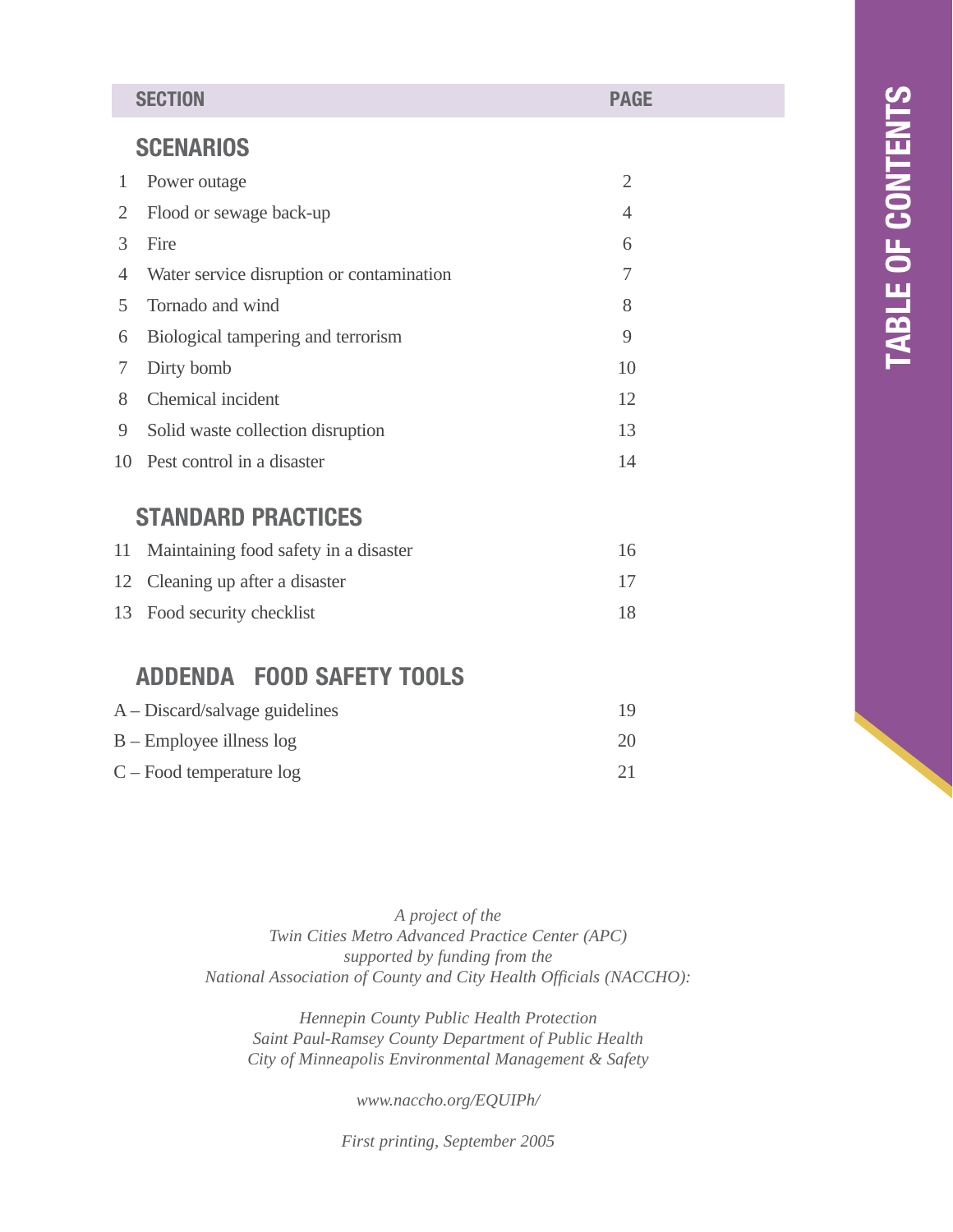- **Close the facility.**  It's not safe to operate without lights, refrigeration, ventilation or hot water.
- **Write down the TIME when the power outage occurred.** Your food safety "time clock" starts ticking when the power goes out.
- **Begin taking regular food TEMPERATURE readings.** 
	- Have a food thermometer at-the-ready at all times.
	- Check hot foods every hour and cold foods every two hours.
	- **•** Keep a time/temperature record for every item checked in every unit. *(Note: Make copies of Food Temperature Log, Page 21, and use to keep records.)*

### **FOOD SAFETY FACTORS**

Watch these four food conditions carefully:

- **A. Foods being cooked when power went off.**
	- Do not serve any partially cooked food.
	- If power outage is brief (under 1 hour), re-cook food to 165°F when power returns.
	- If power is out for more than 1 hour, discard all partially cooked food.



- B. Foods being held hot (e.g., 140°F or above in a warmer)
	- Once food is below 140°F for more than four hours, discard it.
	- If food is below 140°F for less than four hours, rapidly reheat it to 165°F on stove or in oven before serving.
- C. Foods being held cold (e.g., 41°F or below in a refrigerator)
	- Write down time when food rises above 41°F.
	- If food cannot be re-chilled to 41°F within four hours, discard it.
- **D. Frozen foods that thaw out**
	- If thawed food does not exceed 41°F for more than four hours, it may be refrozen. *(Note: Refreezing can make some foods watery or mushy).*

### **ROAD TO RECOVERY**

After the power comes back on…

- 1. Decide which foods to discard and which to salvage. Use time/temperature records and food safety factors described here. *(Note: Make copies of Food Temperature Log, Page 21, and use to keep records.)*
- 2. Verify electrical breakers, utilities and all equipment are in working order.
- 3. Make sure hot water is being heated adequately for hand and ware washing.
- 4. Clean and sanitize food equipment and utensils as needed.
- 5. Call your local health department before reopening.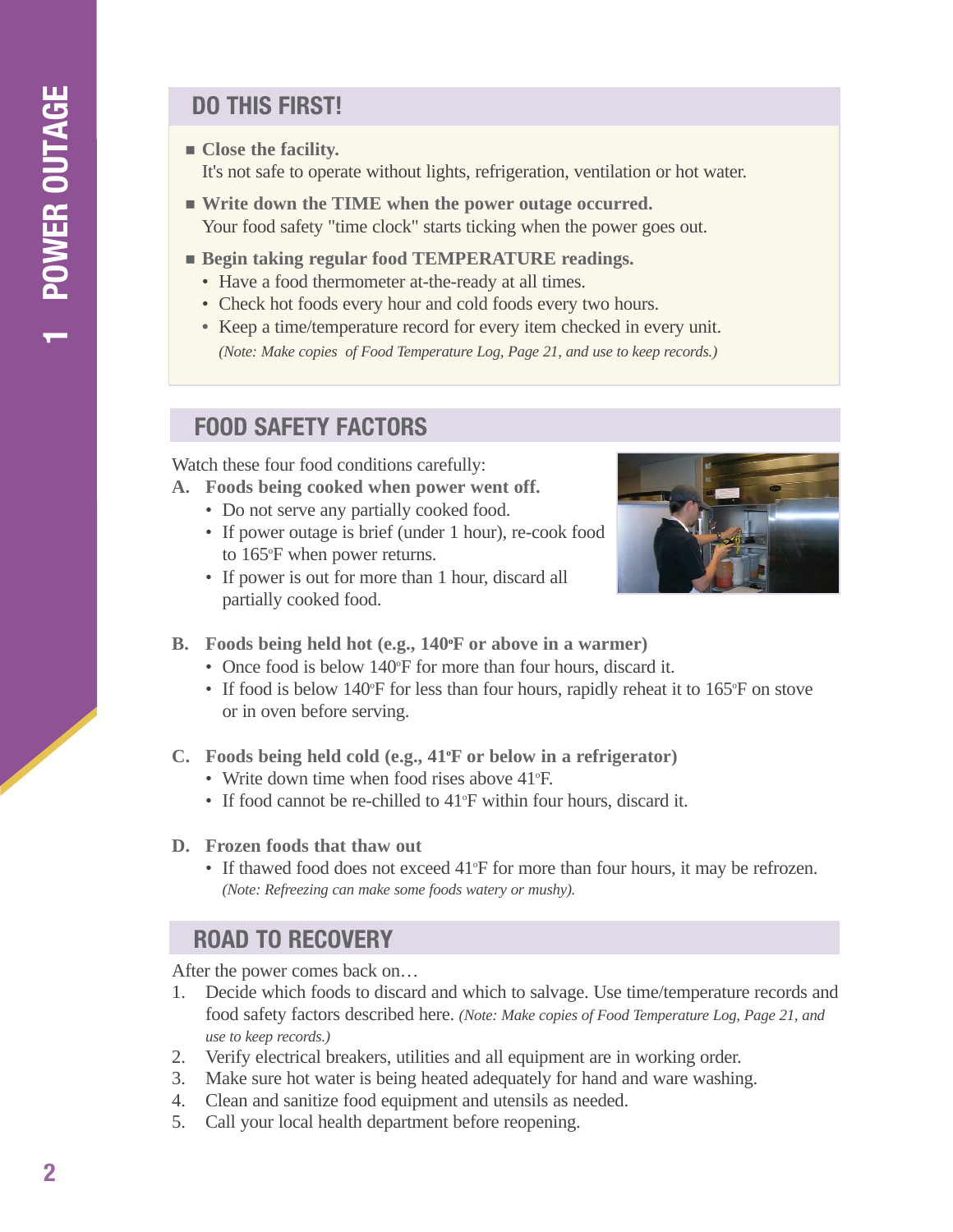### **READY TO REOPEN?**

### **You're ready to reopen only after making sure the food you are serving is safe.**

### **POTENTIALLY HAZARDOUS FOODS (PHF)**

Foods to be most concerned about during a power outage include various egg, milk and meat products, cut melons and other perishables. Harmful microorganisms can grow in these foods and cause illnesses when between 41°F and 140°F. Examples:

- Meat and meat dishes
- Mixed dishes (soups, stews, casseroles, pasta/rice)
- Dairy and egg products (milk, eggs, cream sauces, soft cheeses)
- Cut melons, cooked vegetables (cut watermelon, honeydew, cooked peas)
- Some desserts (pumpkin pie, custard-filled pastry, cheesecake, meringue, chiffon)



### **NON-POTENTIALLY HAZARDOUS FOODS (non-PHF)**

These foods may be kept at room temperature. Harmful microorganisms usually do not grow on these foods and do not cause illnesses. Discard these foods if quality deteriorates or mold grows on them. Examples:

- Breads, dry flour, dry pasta, dry rice, sugar
- Vinegar-based dressings, ketchup, relish, mustard, condiments
- High-sugar foods (jellies, fruit pies, dried fruit, juices)
- Hard cheeses, solid butter, whole fresh fruits/vegetables

### **KEEPING COLD FOOD COLD LONGER**

- Keep refrigerator doors closed, except while checking temperatures every two hours.
- Cover open coolers with tarps or blankets.
- Avoid adding hot foods to refrigerators.
- Group chilled foods together to reduce warming. *(Note: A closed refrigerator can keep food cold for up to four hours; a closed freezer for up to two days. A half-filled freezer will warm up twice as fast as a full one.)*

### **HELPFUL HINTS**

Reduce the impact of a power outage by:

- Canceling incoming food supply shipments.
- Transferring food to off-site cold storage facilities.
- Placing dry ice blocks in refrigerators/freezers. A 25-pound block of dry ice can keep a 10-cubic-foot freezer cold for up to four days.

*(Note: Dry ice produces carbon dioxide gas that should be ventilated.)*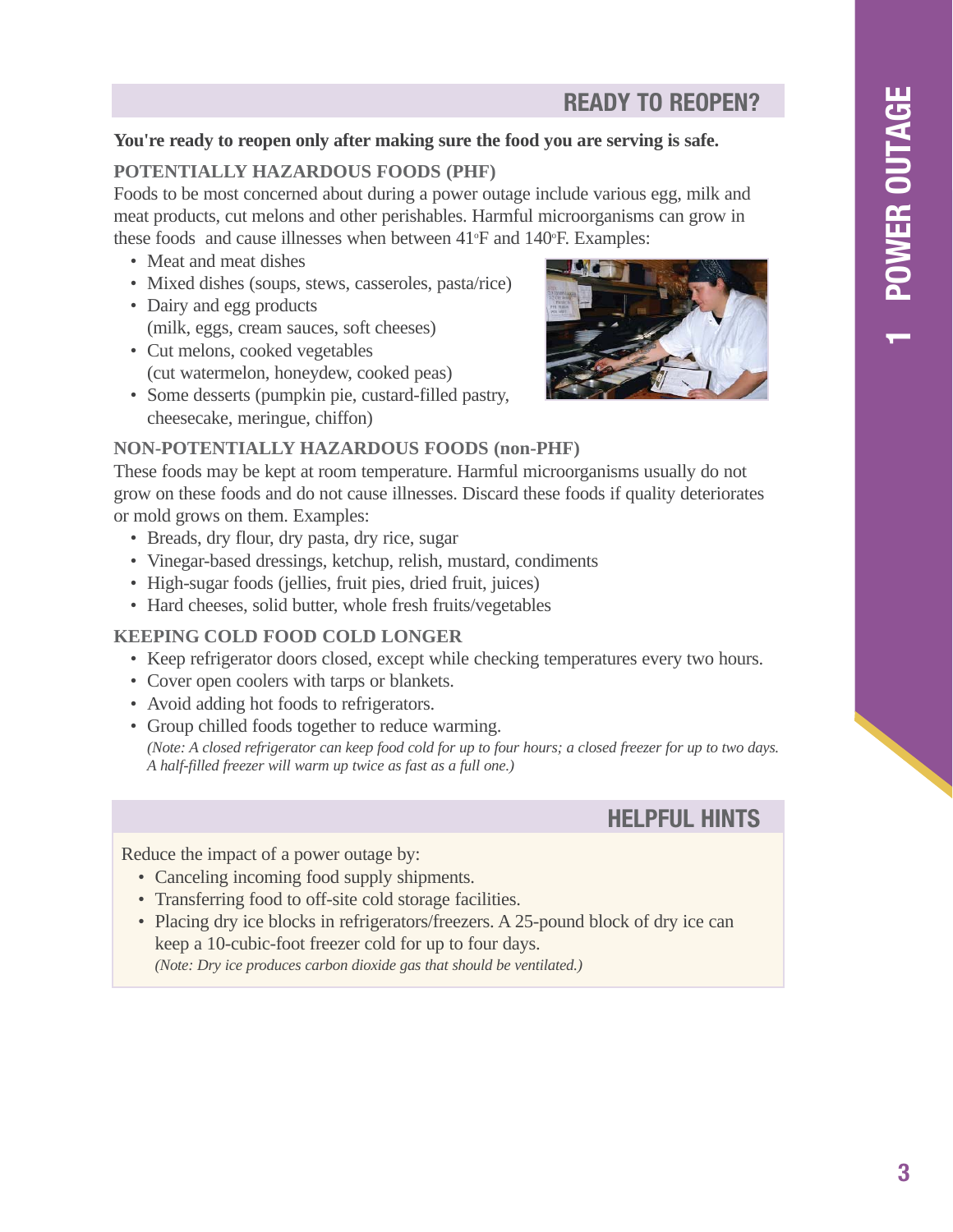- **DECIDE: Stay open or close?**
	- Stay open if flooding or sewage back-up is contained and can be quickly corrected.
	- Close if any food storage, prep or service area is at risk of contamination.

*Note: Flood waters and sewage can contain rotting food, feces, chemicals and disease-causing organisms which will contaminate the operation and easily cause food-borne illnesses. If flooding or sewage back-up can not immediately be contained and cleaned up, the facility should be closed until it can.* 

### **GET HELP**

If facility has been flooded:

- Call the city building inspector (to determine safety of structure).
- Call utility companies (to assure safety of gas, electric and telephone).
- Call a sewage-pumping contractor (if septic tank is flooded).
- Call a well contractor (for disinfection of contaminated well water).
- Call your property insurance company (to file a possible claim).
- Call local health department (for response and clean-up advice). *(Note: Keep these contact numbers in the front pocket of this binder)*

If sewer has backed up:

- Call a licensed plumber to remove blockages in drain lines.
- Call a sewage-pumping contractor if septic tank is overfilled.
- Call local health department (for response and clean-up advice).

# **FOOD SAFETY FACTORS**

Discard all food that has been in direct contact with flood water or sewage and anything that cannot be washed and disinfected. WHEN IN DOUBT, THROW IT OUT!

### **Discard:**

- Foods in porous paper, plastic or cellophane packaging that became wet (e.g. boxes or bags of flour, cereal, mixes, rice, salt).
- Exposed bulk foods, fresh produce, meat, poultry, fish and eggs.
- Containers with screw tops, corks, crowns, caps or pull tabs that became wet (e.g. glass/plastic containers of ketchup, dressings, milk, mayonnaise, sauces, beverages).
- Rusted, pitted, dented, swollen or leaking canned goods.
- Refrigerated or frozen foods that have been over 41°F and hot foods that have been under 140°F for four or more hours.
- Contaminated single-service items.

### **Salvage:**

- All foods not exposed to flood or sewage water
- Undamaged canned goods that have been sanitized 1. Paper label removed
	- 2. Washed with soap and water, then rinsed
	- 3. Sanitized with sanitizing solution, then air dried
	- 4. Relabeled with permanent marker.
	- *(Note: See Discard/Salvage Guidelines, Page 19)*





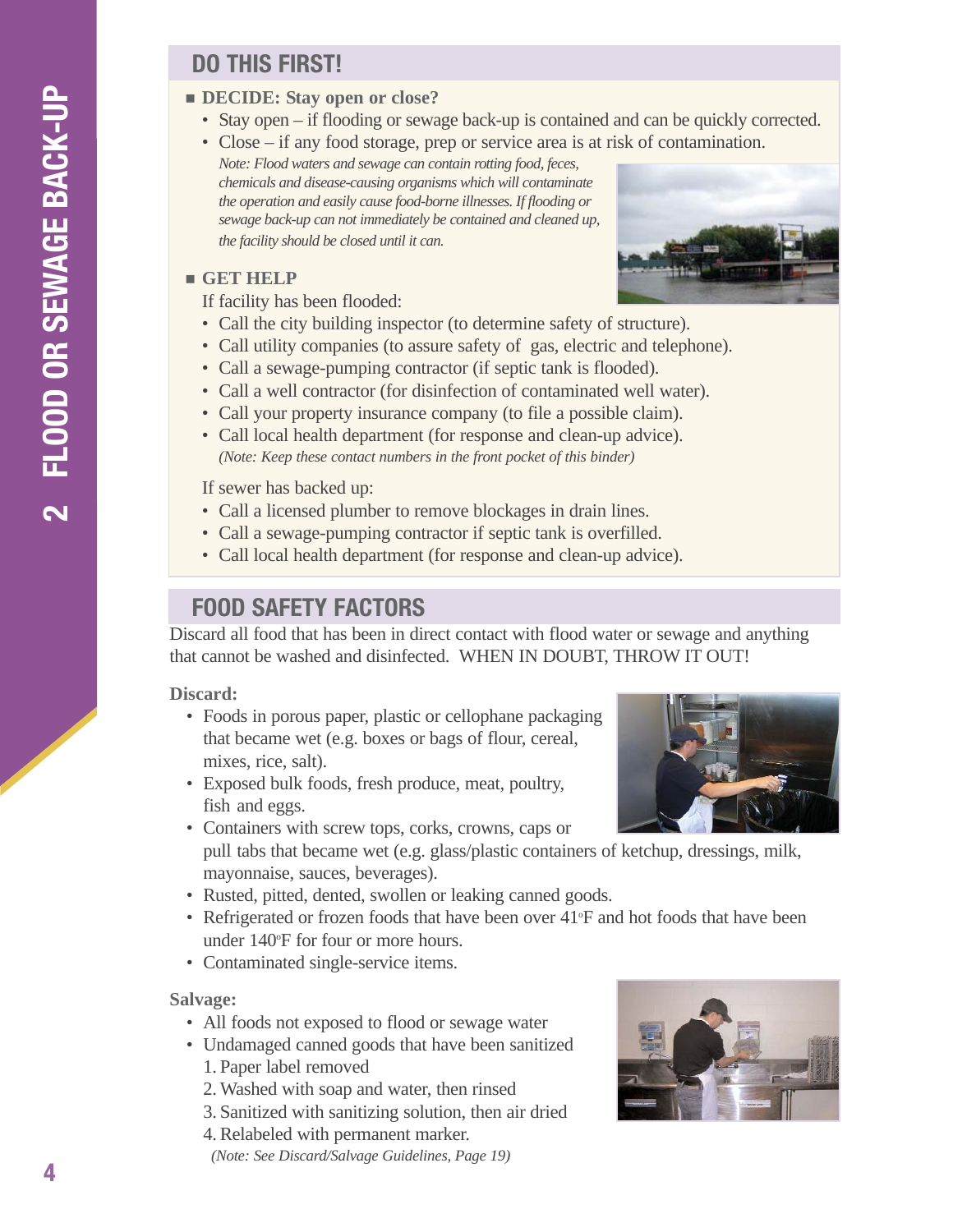### **ROAD TO RECOVERY**

**Consult professional companies for clean-up services after a flood or sewage back-up inside a building. If restaurant employees are involved in the clean-up**

- **work, the following guidelines are important to protect their safety and health. •** Wear eye protection, rubber boots and gloves and outer protective clothing (coveralls or long-sleeve shirts and long pants) when handling items contaminated with flood or sewer water.
	- **•** If mold problems are identified, wear a properly fitted filtration mask that carries the N-95 designation from NIOSH.
	- **•** Do not walk between contaminated areas and other areas of the establishment without removing protective gloves, footwear and clothing.
	- **•** Wash your hands thoroughly after working in the contaminated area.

**General cleaning - hard, non-porous surfaces (floors, walls, equipment)**

- **•** Remove all sewage, mud, silt or other solids and then remove excess water.
- **•** Use a stiff brush, water, detergent, and disinfectant to scrub floors followed by a clean water rinse. Repeat wash and sanitize steps to prevent mold growth.
- **•** Use fans, heaters, air conditioners or dehumidifiers to help the drying process.
- **•** Clean all hard surfaces (equipment, ice machine, counters, furniture) with hot water and detergent; rinse with water; then disinfect with sanitizing solution.

**Wash or discard - linens, mops, apparel (contaminated by event or during clean-up)**

- **•** Wash all contaminated items such as linens and clothing used in the clean-up in detergent and hot water.
- **•** Launder or discard mops and any cleaning aids that contacted flood or sewer water.

**Discard - porous, soft, absorbent and other uncleanable items**

- **•** Discard all damaged food equipment, utensils and linens.
- **•** Discard all soft, porous materials because they are not cleanable, such as:
	- Contaminated drywall, insulation and paneling.
	- Contaminated furnishings, carpets, pillows, wall coverings, paper.
	- Contaminated books, paperwork, menus.
- **•** Discard any exposed item that cannot be effectively disinfected (e.g., toaster).

### **READY TO REOPEN?**

**•** Call your local health department for a pre-opening inspection.

### **HELPFUL HINTS**

Use CAUTION tape to isolate a small flooded or sewage back-up area to keep customers and employees from walking through, getting exposed to, and spreading contamination.

### **SANITIZING SOLUTION**

Use 1 tablespoon of household bleach (without additives) per gallon of water.

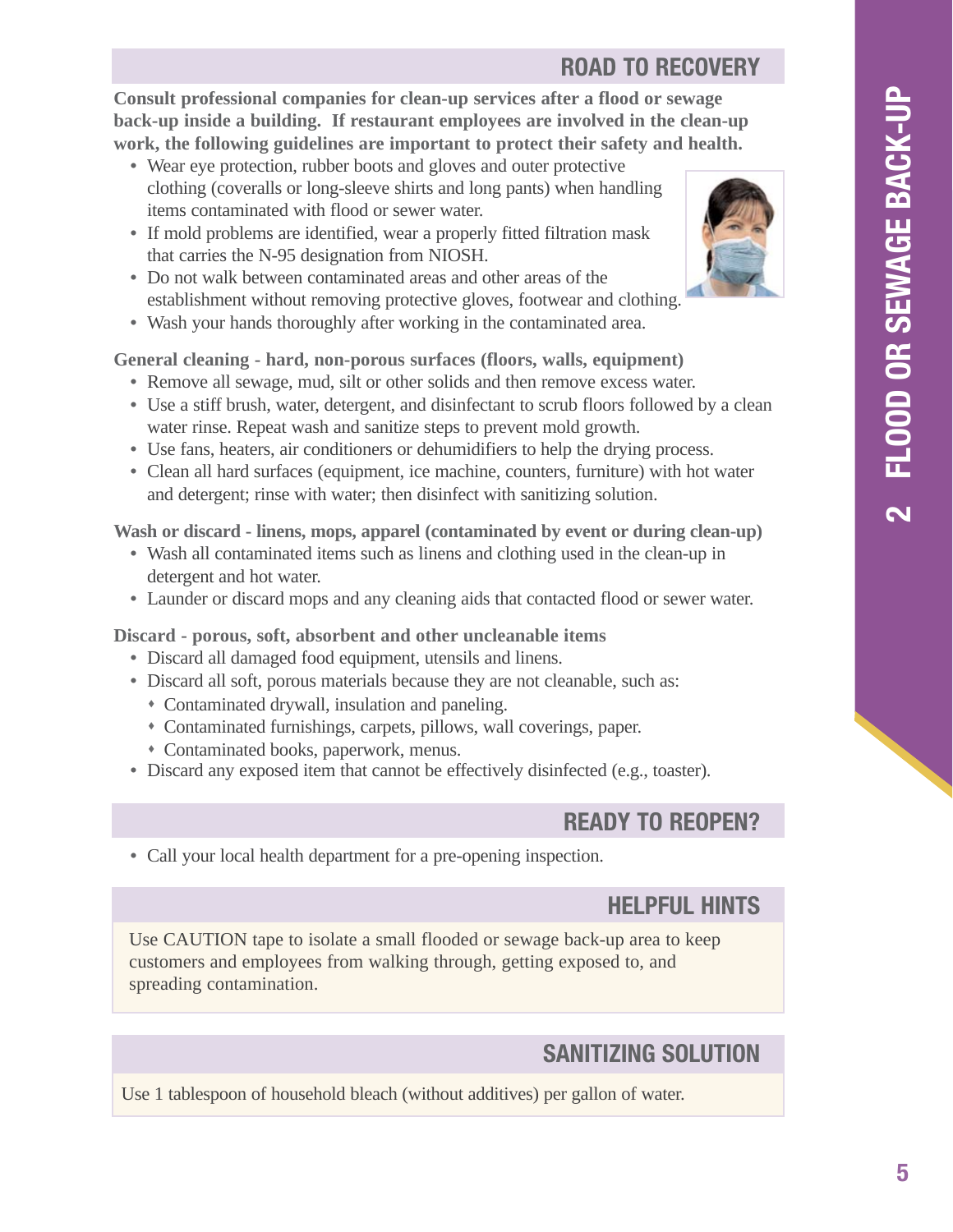- **Uncontrolled fire: Evacuate facility! CALL 911!**
- **Confined fire: Extinguish with on-site extinguisher. Call health department.**

Customer and employee safety is the first priority. Even a small, contained fire can temporarily cause unsafe food service conditions.

- Close the facility, if even temporarily, until food safety can be assured.
- Reopen only after taking necessary recovery steps.

### **FOOD SAFETY FACTORS**

After a fire, many foods may no longer be safe to serve.

### **Discard:**

- Food in opened containers.
- Food in paper or cardboard containers.
- Disposables in opened sleeves or liners.
- Any food or disposable that shows water or heat damage.
- Food in screw-type lids.
- Refrigerated or frozen foods that have been above 41°F for more than 4 hours.
- Ice in ice bins.
- Cans that are dented or rusty.
- Any food that appears damaged. *(Note: See Discard/Salvage Guidelines, Page 19)*
- Call your local health department for an inspection and assessment.

### **ROAD TO RECOVERY**

- **Assess impacts on:** 
	- electrical service
	- physical facilities
	- equipment
	- offensive odors and chemical residues
	- natural gas
- **Call:**
	- local building official (to determine building safety)
	- your building insurance company
- **Equipment:**
	- evaluate condition
	- clean and repair
	- remove unusable equipment
	- follow all fire, building and health department instructions
- **Clean Up:**
	- clean all surfaces
	- sanitize all food containers and food-contact surfaces

### **READY TO REOPEN?**

- Check refrigerators (below 41°F) and freezers (below 0°F) before taking new food deliveries.
- Call your local health department for a pre-opening inspection.

### **HELPFUL HINT**

Use a camera or camcorder to document discarded goods for insurance purposes.

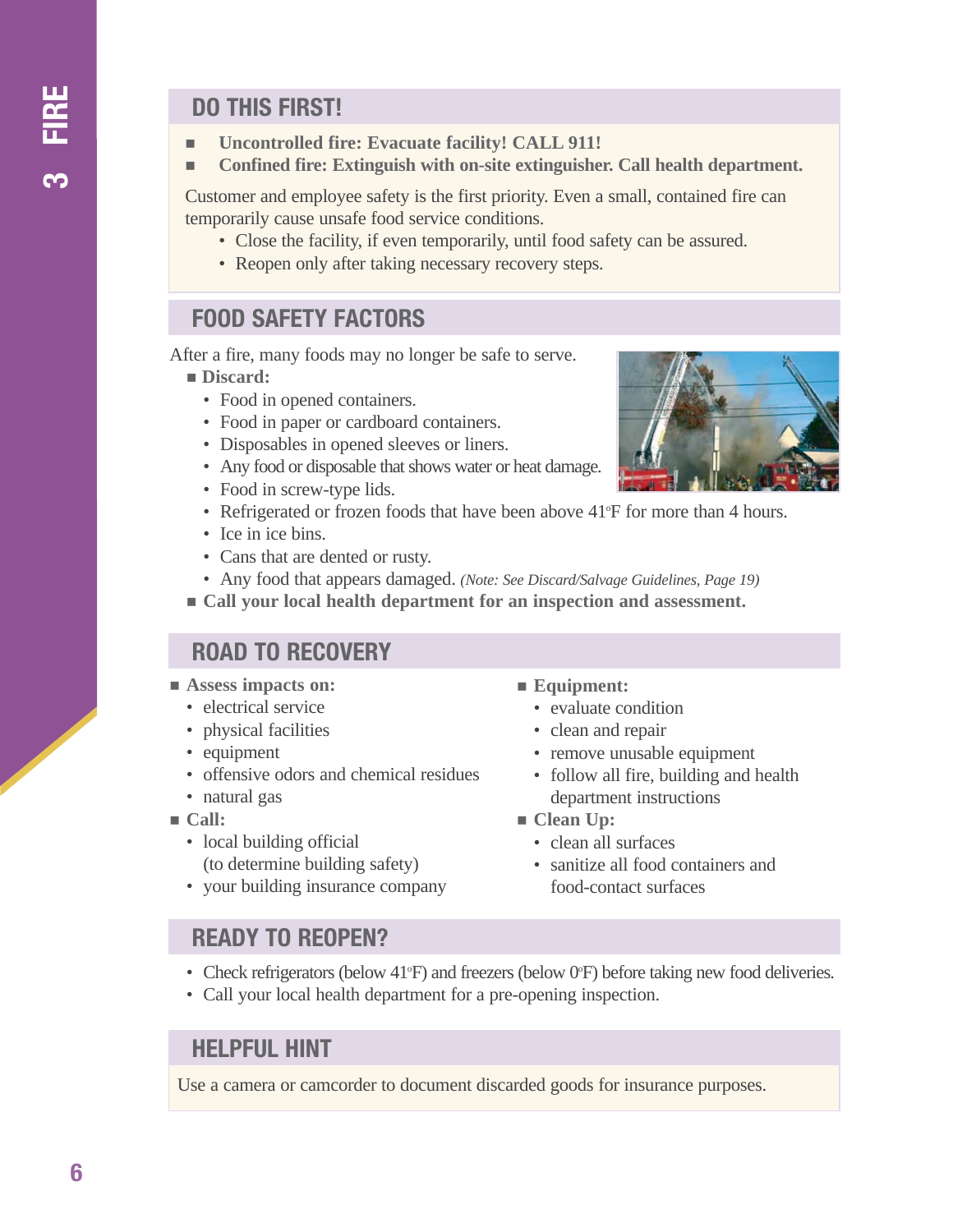### **CLOSE THE FACILITY!**

Without adequate and clean hot and cold water you should not continue to operate.

### **FOOD SAFETY FACTORS**

### **Water service interruption:**

- A broken main water line, malfunctioning well or worn-out water heater can each create unsafe conditions for food establishments.
- Without adequate clean water, employees cannot wash their hands, cook and prepare foods and clean equipment appropriately.
- Rest rooms quickly become health hazards without running water.

### **Water service contamination:**

- A contaminated water supply may contain chemicals, toxins, bacteria, viruses, parasites and other harmful microorganisms that cause human illnesses and can result in death.
- Safe water is essential to operate a safe food business.
- Local health authorities will need to determine the nature and type of the contamination and prescribe appropriate abatement procedures.
- A food establishment closed because of an interrupted water supply must not reopen until safe water service is restored and the local health department approves reopening.
- Contact your local health department to discuss water system and food facility decontamination procedures.

# **ROAD TO RECOVERY**



### **READY TO REOPEN?**

After safe water service has been restored:

- Flush pipes and faucets; run cold water faucets for at least five minutes.
- Make sure equipment with water line connections (filters, post-mix beverage machines, spray misters, coffee/tea urns, ice machines, glass washers, dishwashers, etc.) is flushed, cleaned and sanitized according to manufacturers' instructions.
- Run water softeners through a regeneration cycle.
- Flush drinking fountains by running water continuously for at least five minutes.
- Contact your local health department for a pre-reopening inspection.

### **HELPFUL HINTS**

Document the time when a water service disruption occurs or contamination is suspected, then immediately notify the local water utility and health department. Be prepared to provide information, if known, on the cause of the problem.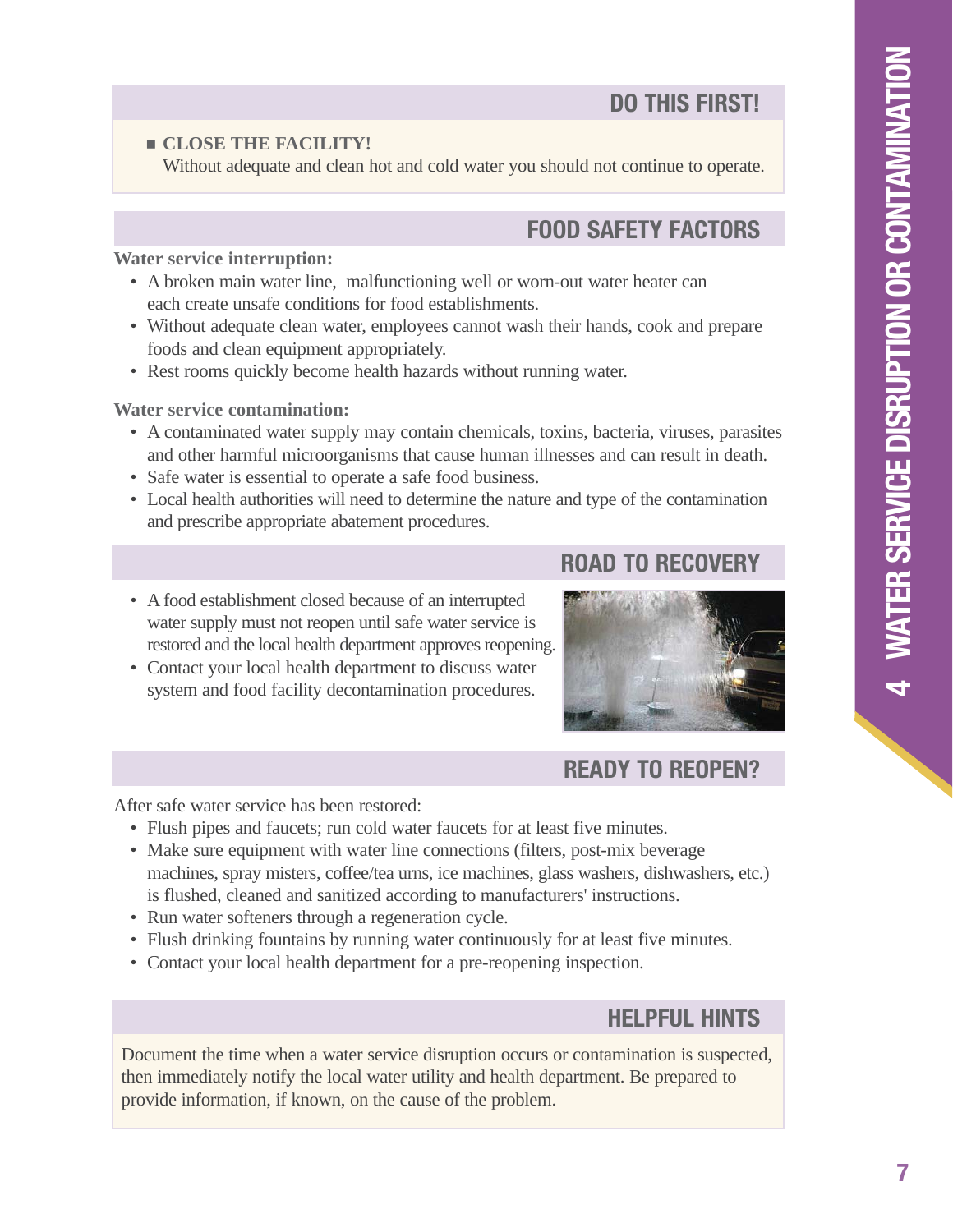- **During a tornado warning A tornado has been sighted.** 
	- Close facility. Help customers and employees find shelter away from windows and, ideally, in an enclosed area at the lowest level. Stay away from chimneys and large, unattached items such as refrigerators. Turn on a weather radio or local TV for emergency advisories.
- **During high-wind situations Damaging high-velocity winds have been reported in the area.** 
	- Potential risks include downed live power lines, flying debris, wind-blown broken glass and heavy objects. Close facility and assist customers and employees as you would during a tornado warning (above).
- **During a tornado watch** The potential for tornadoes is considered imminent,
	- Turn on a weather radio or local TV for emergency advisories. Continue normal operations but remain attentive to changing weather conditions.
- **Before re-entering a storm-damaged building:**
	- Call 911 if a power line is down.
	- Call city building department (to determine safety of structure).
	- Call utility companies (to verify status of gas, electric & telephone).
	- Call local health department (for food safety guidance).
	- Call your insurance company (to begin claim process).
	- Call local emergency management agency (for disaster relief). *(Note: Keep these contact numbers in the front pocket of this booklet's binder.)*

# **FOOD SAFETY FACTORS**

Broken glass blown by high winds is a significant food safety concern.

- Carefully examine area for glass fragments that may have impaled food packaging or embedded food, even if not clearly visible. All suspect foods and service items must be discarded.
- **In particular, be especially cautious with:**
	- any open or unpackaged food, including ice and beverages
	- porous food packaged in fabric, plastic or paper bags or cardboard cartons
	- fruits and vegetables
	- disposable dishware and utensils
	- filters, purifiers, and beverage cartridges attached to equipment.

### **ROAD TO RECOVERY**

- Wear eye, hand and limb protection to guard against injury from debris.
- Remove debris and place in dumpster.
- Thoroughly vacuum floors and seating areas to ensure removal of hard-to-see glass shards. Double-bag vacuumed waste before discarding.
- Wash and rinse all food contact surfaces, work stations, furniture, utensils, dishes, silverware, glassware, and floors.
- Sanitize all food contact surfaces, work stations, utensils, dishes, silverware, and glassware.

### **READY TO REOPEN?**

- Are utilities restored?
- Is clean-up complete?
- Contact your local health department for a pre-opening inspection.

### **HELPFUL HINTS**

Use a camera or camcorder to document discarded goods for insurance purposes.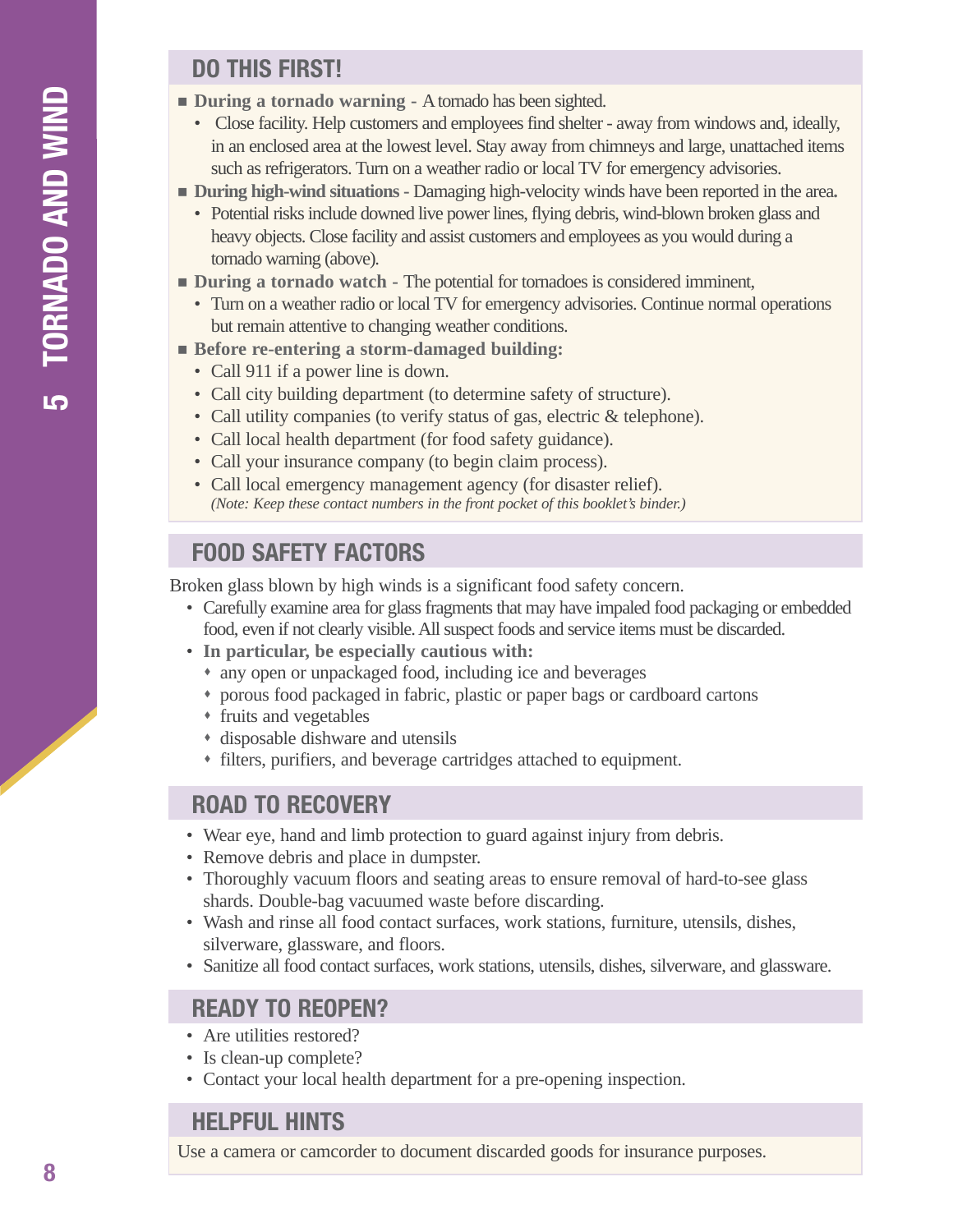# **WHAT IS IT?**

Biological tampering or terrorism involves the deliberate use of a biological agent to spread disease-producing microorganisms or toxins in food, water or the atmosphere. These agents can be powders, liquids or in other forms. A biological agent will almost never cause immediate symptoms, as it takes time for the biological agent to grow or cause its toxic effects.

Anthrax, cholera, plague, smallpox and viral encephalitis are just a few examples of potential bioterrorist-introduced diseases. Botulinum and ricin are two examples of toxins that bioterrorists might choose to use.

Because deliberate contamination of the nation's food supply can happen anywhere along the food supply stream, food managers and workers play key roles in minimizing these potential threats.

# **DO THIS FIRST!**

- **Call 911 to report any activity or delivery that seems suspicious.**
- **Call your local health department if unusual illnesses occur.**

# **FOOD SAFETY FACTORS**

Preparedness paves the way to prevention. Develop a good food security system!

- Maintain a current list of local emergency contacts *(See card in binder, front pocket.)*
- Eliminate unauthorized access where food is open, vulnerable and easily targeted.
- Inspect incoming shipments for suspicious items (tampering, unusual powder or liquid).
- Keep precise inventory records.
- Report all unusual activity to the authorities (unauthorized vehicles, people, theft, sabotage, vandalism).
- Assign specific staff to monitor public access to buffet lines, food carts and any open food areas, ensuring foods are safe.

# **ROAD TO RECOVERY**

Clean-up after biological tampering will depend on the biological agent, its form (powder or liquid) and how it was spread (food, air or water) and is determined on a case-by-case basis.

- **•** Keep foods in their original places and seek further guidance from law enforcement and health authorities.
- **•** Follow special intructions on how to safely dispose of items contaminated by biologic agents.

# **READY TO REOPEN?**

**•** Call your local health department for a pre-opening inspection.

# **HELPFUL HINTS**

Early warning signs may help you recognize a threat:

- **•** Are large numbers of employees or customers becoming ill? *(Note: Make copies and use Employee Illness Log, Page 20, to track employee illnesses.)*
- Do foods not look, feel or smell right?
- **•** Have unauthorized people been caught doing suspicious things in food preparation areas?
- **•** Have you seen unusual powders or liquids in shipments of food or delivery vehicles?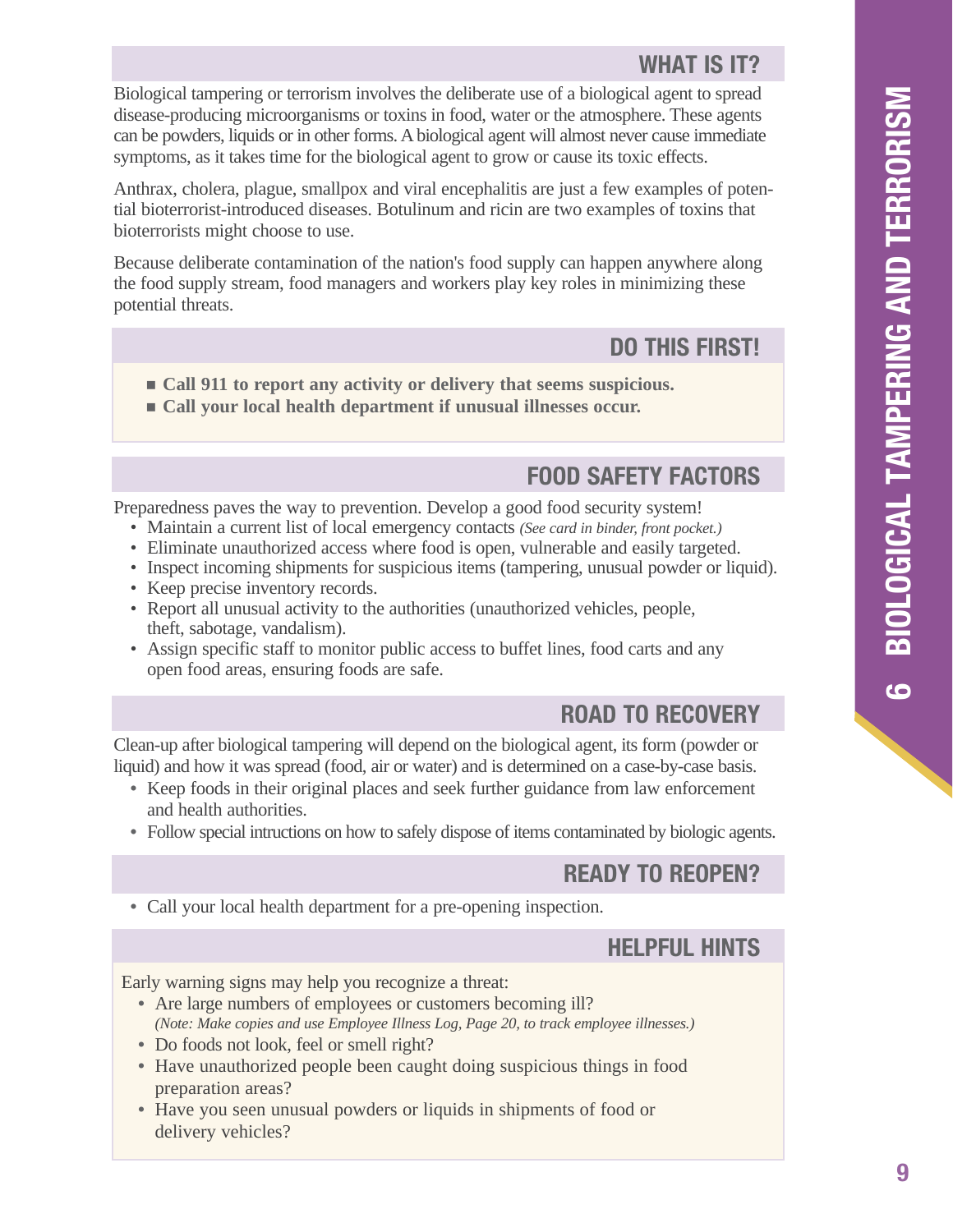### **WHAT IS IT?**

A "dirty" bomb is a conventional bomb mixed with a radioactive material. It is not a nuclear weapon. Exposure to radioactive dust discharged by a dirty bomb does not mean a person will develop cancer or other radiation-related diseases. The radiological health risk from the bomb may be very small, but its fear-inducing impact on the public may be very large.

### **DO THIS FIRST!**

- **If a dirty bomb explodes in or next to your facility**
	- **•** Stop operations immediately.
	- **•** Evacuate the building, taking the following precautions:
		- **•** Cover mouths and noses with wet cloths to prevent inhalation of dust or ash while walking to a safe location.
		- **•** Leave the blast site on foot. Walk to a nearby building and call 911 for help.
		- Avoid taking public transit to minimize contamination and exposure to others.
		- Leave door unlocked for emergency personnel. *(Note: Lock registers and take key with you.)*
		- **•** Follow directions of emergency responders.
- **If a dirty bomb explodes several blocks away from your facility**
	- **•** Everyone inside building should stay inside building.
	- **•** Close all windows. Turn off ventilation systems and stay near center of building. *(Note: This will minimize exposure to stray radiation, if there is any.)*
	- **•** Turn on local TV or radio for emergency advisories.
	- **•** Follow directions of local public health, fire and police officials.

# **FOOD SAFETY FACTORS**

**Focus on keeping people safe now; you can deal with food safety later.**

If you are in the immediate blast and contamination zone, follow instructions from health and emergency response officials on procedures for decontamination of people and property. This may involve removing clothing, showering and other procedures.

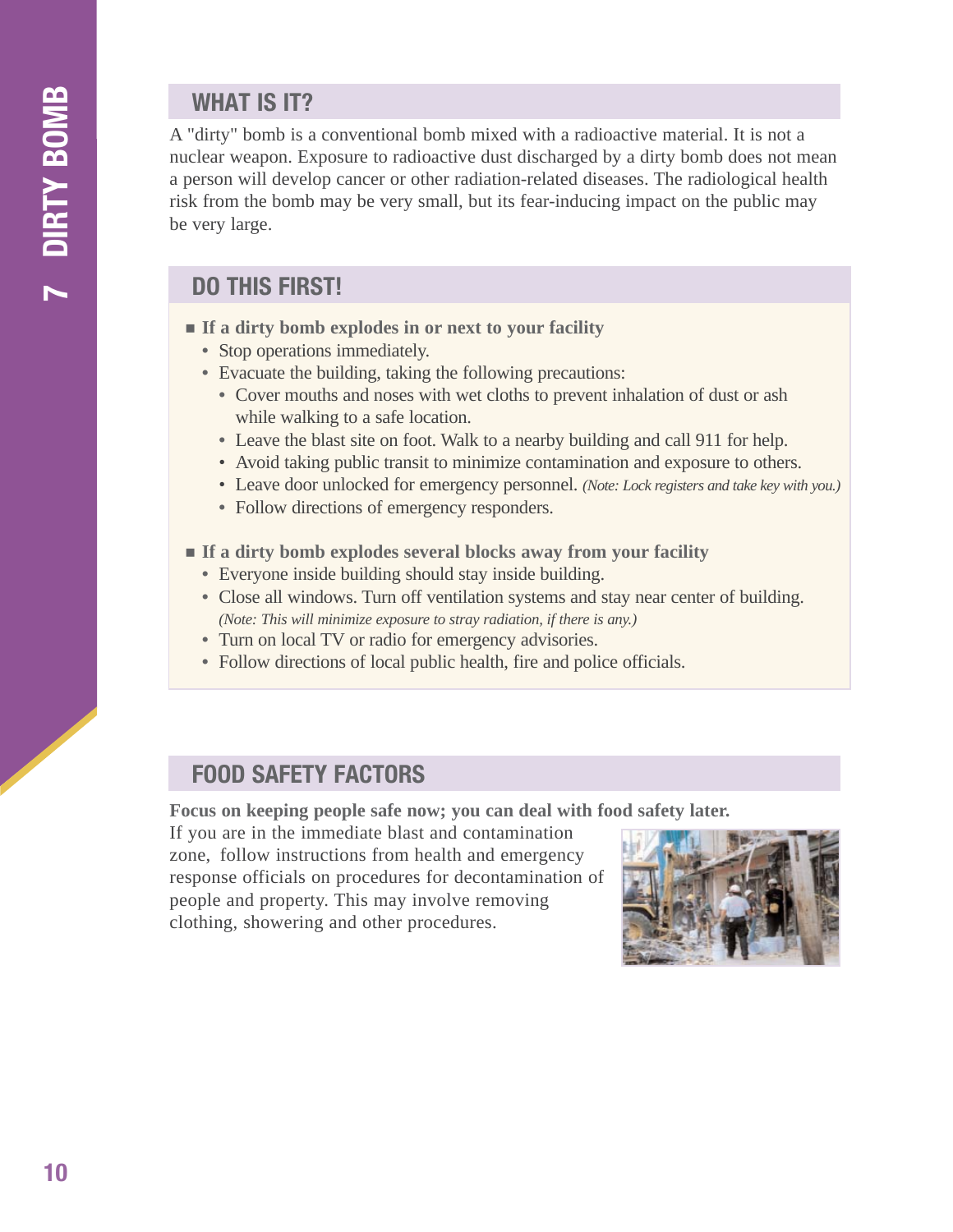# **ROAD TO RECOVERY**

Clean-up, decontamination, salvaging food and reopening a food establishment will depend on the type of explosion plus the form and amount of radiation released. Wait for directions from health and emergency response officials on abatement and clean-up procedures. You should be provided answers to the following:



- Can the building be safely occupied?
- **•** What foods can I salvage? How do I do it? What must I discard?
- **•** How do I dispose of contaminated food/equipment?
- How do I clean the building, food equipment and linens?
- What safety equipment do I need when cleaning?

# **READY TO REOPEN?**

**•** Call your local health department for a pre-opening inspection.

# **HELPFUL HINTS**

**Stay calm** - The immediate danger from a dirty bomb is the initial explosion itself. The amount of radiation won't likely be enough to cause severe illnesses.

**Distance** - By moving away from the source of the blast, you lower your exposure to any radiation.

**Shielding** - Building materials provide some protection against radioactive dust. People near but not in the immediate area of a dirty bomb detonation are better off staying indoors, right where they are, and taking shelter there rather than trying to evacuate.

**Time** - Minimize time spent exposed to radiation to reduce risk.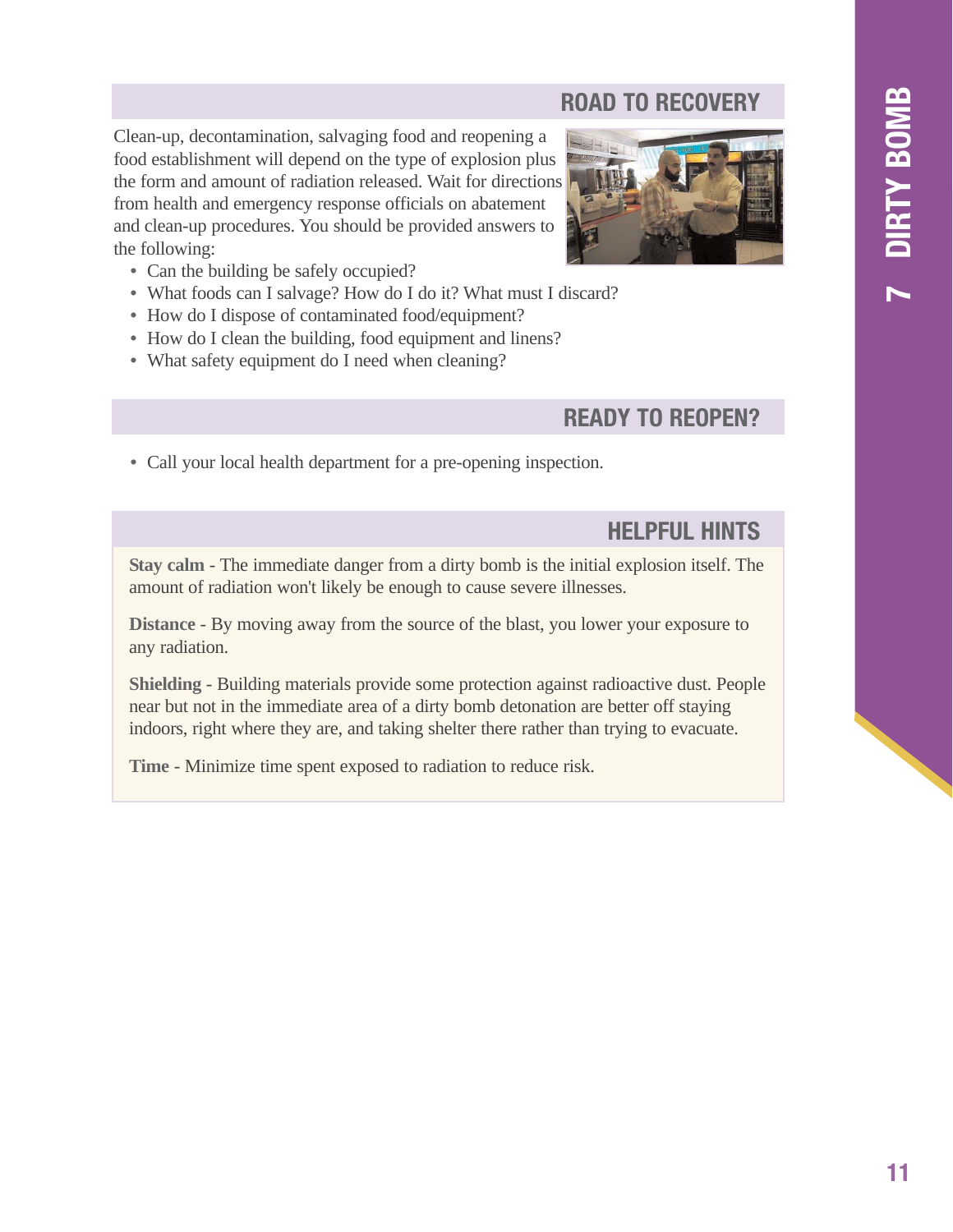# **WHAT IS IT?**

Any release of a hazardous chemical that threatens public health, contaminates food or water or does harm to the environment is a chemical incident. Examples include a tanker truck rollover and spill, an industrial facility release, or an act of terror in which chemical agents are intentionally released. If these incidents occur at or near your facility, your employees and customers can immediately be endangered.

# **DO THIS FIRST!**

**If a chemical release occurs inside your building:**

- Stop operations immediately.
- Cover mouths and noses with wet cloths to prevent inhalation of chemicals.
- Evacuate the building immediately.
- Call 911 to report the release and any terrorist or suspicious activity.
- Follow directions of emergency responders.
- **If a chemical release occurs in the vicinity of your building:**
	- Everyone inside building should stay inside building.
	- Close all windows. Turn off ventilation systems and stay near center of building. *(Note: This will minimize exposure to wind-carried chemical vapor, if there is any.)*
	- Call 911 to report the release and any terrorist or suspicious activity.
	- Follow directions of local public health, fire and police officials.
	- Turn on local TV or radio for emergency advisories.
	- Stop all food and beverage service foods and beverages may be contaminated.

# **FOOD SAFETY FACTORS**

- First, protect customers and employees from the direct effects of the chemical release.
- Do not attempt clean-up until chemical-specific guidance is provided by the health department. (Wiping up, in some instances, can do more harm than good.)

# **ROAD TO RECOVERY**

- **•** If you are in the contamination (or "hot") zone, emergency responders or health authorities will provide chemical-specific instructions on how to go about decontamination. This may involve removing clothes, showering, and other procedures.
- **•** Clean-up, decontamination, salvaging food and reopening a food establishment will depend on the type of chemical released. Wait for directions from health and emergency response officials on clean-up procedures. You should be provided answers to the following:
	- Can the building be safely occupied?
	- What foods can I salvage? How do I do it? What must I discard?
	- How do I dispose of contaminated food/equipment?
	- How do I clean the building, food equipment and linens?
	- What safety equipment do I need when cleaning?

# **READY TO REOPEN?**

Call your local health department for help and approval to reopen.

- **•** All contaminated food needs to be disposed of in a permitted landfill.
- **•** All discarded food must be documented (also useful for insurance purposes).

# **HELPFUL HINTS**

- **•** Never taste food to determine its safety.
- **•** If a person eats or drinks anything chemically contaminated, call 911.
- **•** If a chemical gets in a person's eyes, call 911.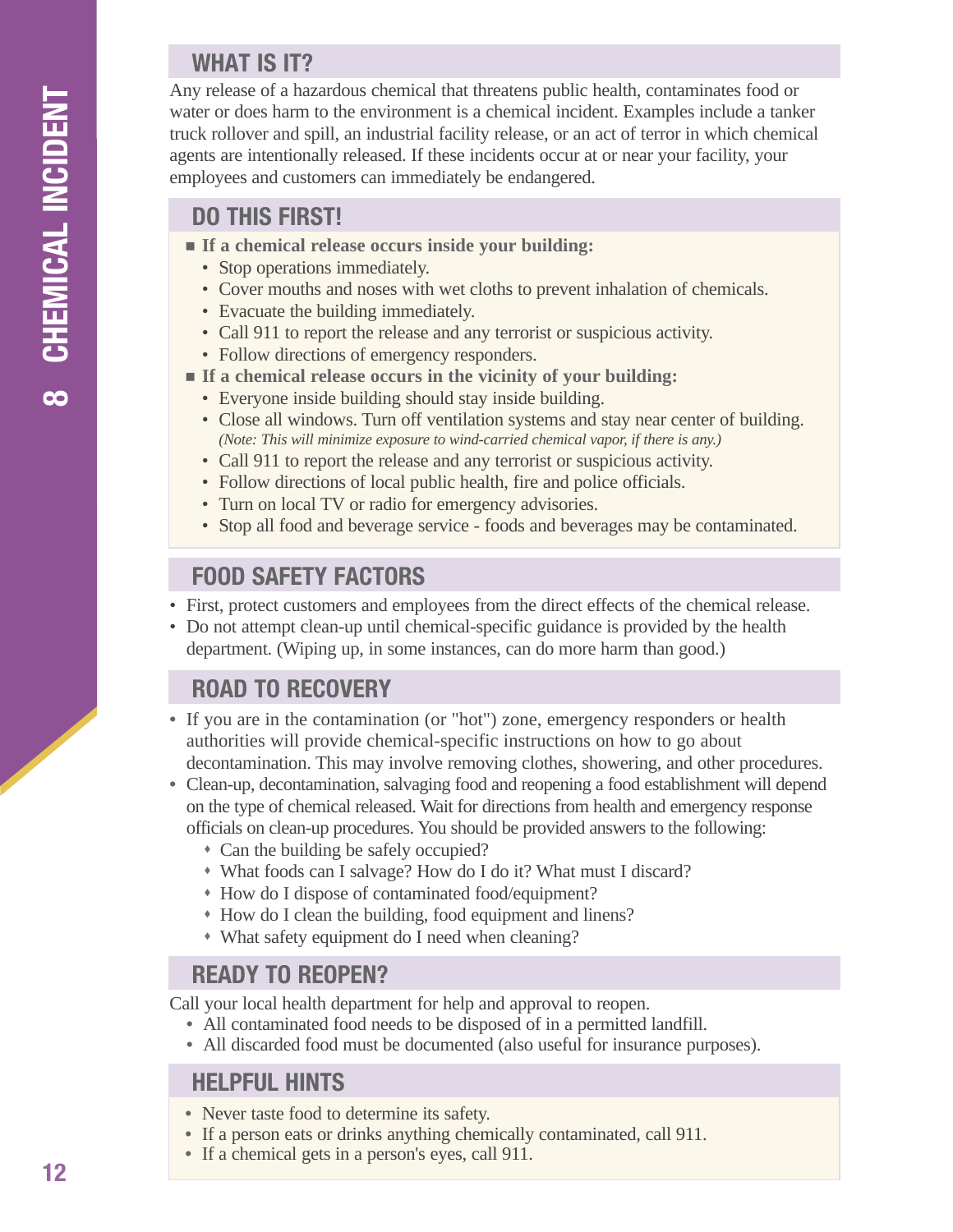### **SANITATION IN AN EMERGENCY**

- **Natural or man-made disaster?**
	- Waste collection and disposal facilities may both be inoperative.
	- You may be forced to store solid waste on-site until disaster is resolved.
	- Proper waste storage can help prevent public health hazards.
- **Sanitation workers' strike?** 
	- Waste disposal facilities may continue to operate.
	- You may be able to bring solid wastes to the disposal facility yourself.
	- Plan to transport garbage to disposal facility every three to seven days.



### **FOOD SAFETY FACTORS**

- Make sure solid waste continues to be taken from all indoor food storage, preparation and service areas and moved to locations away from those sanitary food areas.
- Solid waste left outdoors without proper security precautions will attract disease-spreading scavengers (insects and other animals).
- Guard against homeless and other transient people trying to salvage garbage containing unsafe food.

### **SORT AND SEPARATE WASTE**

- Separate "spoilers" (food waste, perishables) from "non-spoilers" (empty containers).
- Separate cooking grease from food waste for appropriate disposal.
- Separate all hazardous materials and chemicals for appropriate disposal *(Note: Contact local government for hazardous waste disposal assistance).*

### **STORE WASTE CLEANLY AND SECURELY**

- Regularly wash food waste containers.
- Put all food waste in plastic bags; avoid overfilling.
- Tie bag tops to prevent spillage, control odors and prevent insect invasion.
- Put tied bags in dumpsters or trash cans with secure lids to prevent rodent invasion.
- Avoid accumulation of loose trash on ground outside of dumpsters and cans.



### **CHECK WASTE STORAGE AREAS DAILY**

- Watch for spills, leakage and pests daily.
- Make sure containers stay closed and clean.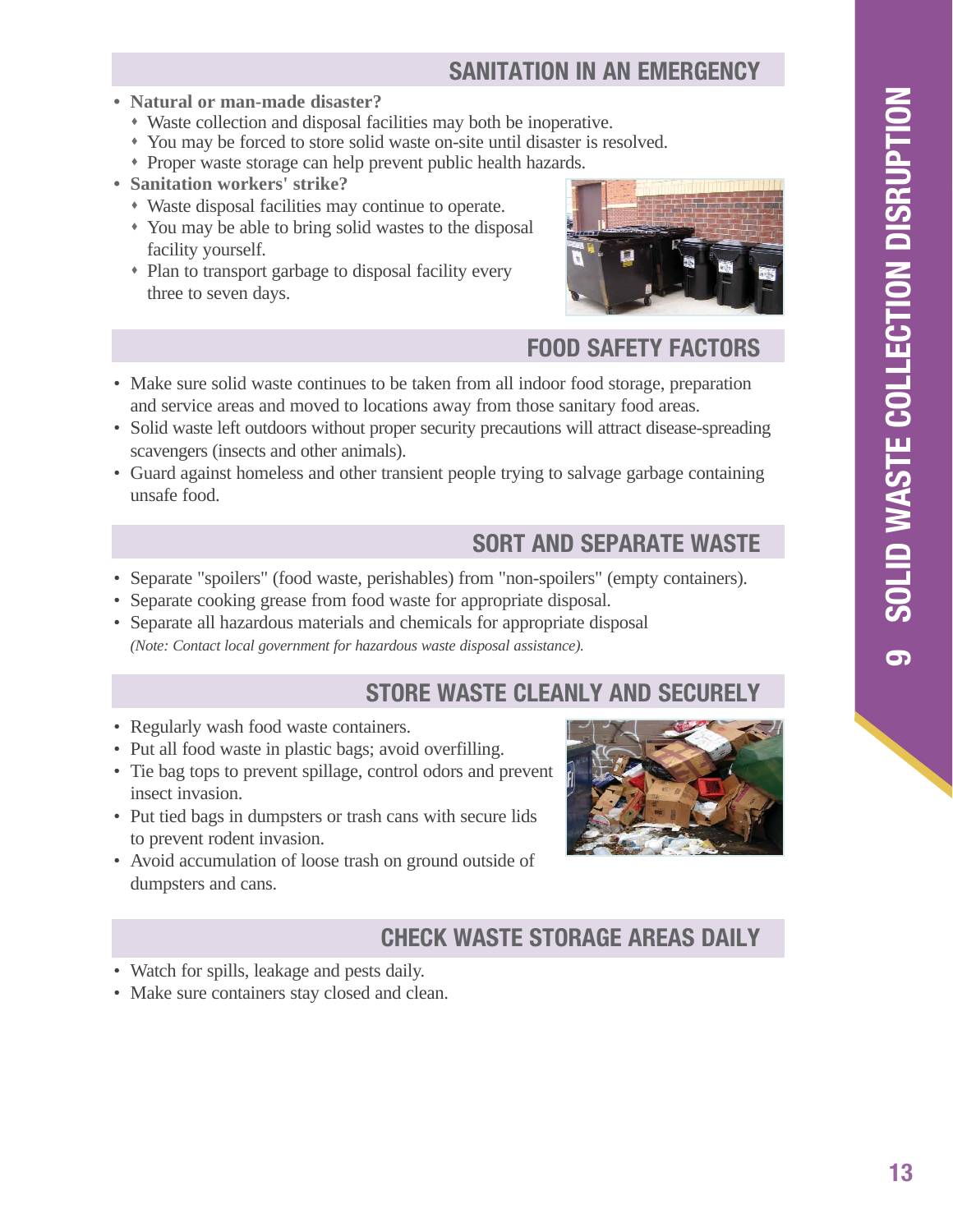# **WHAT'S THE PROBLEM?**

Pests often become a problem during other emergency events. Floods, storms, and other disasters can dislocate snakes, rodents, insects and other pests from their normal habitats. Standing water becomes a breeding site for insects and vermin (e.g., mosquitoes). Dead animals become food for other pests (e.g., rodents, flies). Sewage and flood contamination can lead to flies and rodents carrying diseases. Lack of garbage pickup can also provide food for insects, rodents and vermin. They can damage food, supplies and buildings, repel customers and cause food-borne illnesses.

# **HOW DO I EXCLUDE PESTS?**

It's all about closing off every access point.

- Keep doors closed. Install door closers and bottom door sweeps.
- Keep dock doors closed and seal gaps around them.
- Keep windows closed and put screens on windows when possible.
- Seal all holes, cracks and crevices in the building walls, foundation and roof.
- Seal around pipes and install screens over ventilation pipes and ducts on roof.
- Train employees to be alert about these access points and to spot pests.
- Inspect all incoming shipments of goods and delivery vehicles for pests.
- If you find pests in food, reject the shipment or discard the food.
- If you find pests in your building, contact a licensed pest control company to eliminate them immediately; then clean the area.

# **HOW DO I AVOID ATTRACTING PESTS?**

Remove sources of food and habitat, and clean and maintain the facility.

- Eliminate food sources inside the building (clean often, clean right away).
- Eliminate food sources outside the building (especially around dumpster).
- Eliminate habitat inside the building (keep floors cleaned, items off ground).
- Eliminate habitat outside the building (mow grass often, remove leaves, nests, weeds and debris, especially that which is very are close to the building).
- Eliminate water sources around the building (ditches, pails, pools, cracks).
- Keep trash cans and dumpsters closed and keep the dumpster area clean.
- Remove old, rotting fruit and vegetables inside building to eliminate breeding sites.

# **WHERE CAN I GET EXPERT ASSISTANCE?**

Seek outside help so you can use all the tools available to control pests.

- Consider an overall plan, called Integrated Pest Management (IPM), that looks at all pests, food, habitat, breeding cycles, pesticides and traps.
- Pest control companies can help in the following areas:
	- Traps (live traps, glue boards, mechanical traps, monitoring traps, etc.).
	- Bait to attract and eliminate pests.
	- Assessing building integrity, food sources and habitat elimination.
	- Pesticides, tracking powders and the proper use of these chemicals.
	- University Extension Services and health departments also have IPM information. *(Note: Pesticide use in food establishments is highly regulated. Only specified pesticides may be used; many may be applied by licensed, trained applicators only. Always read pesticide labels.)*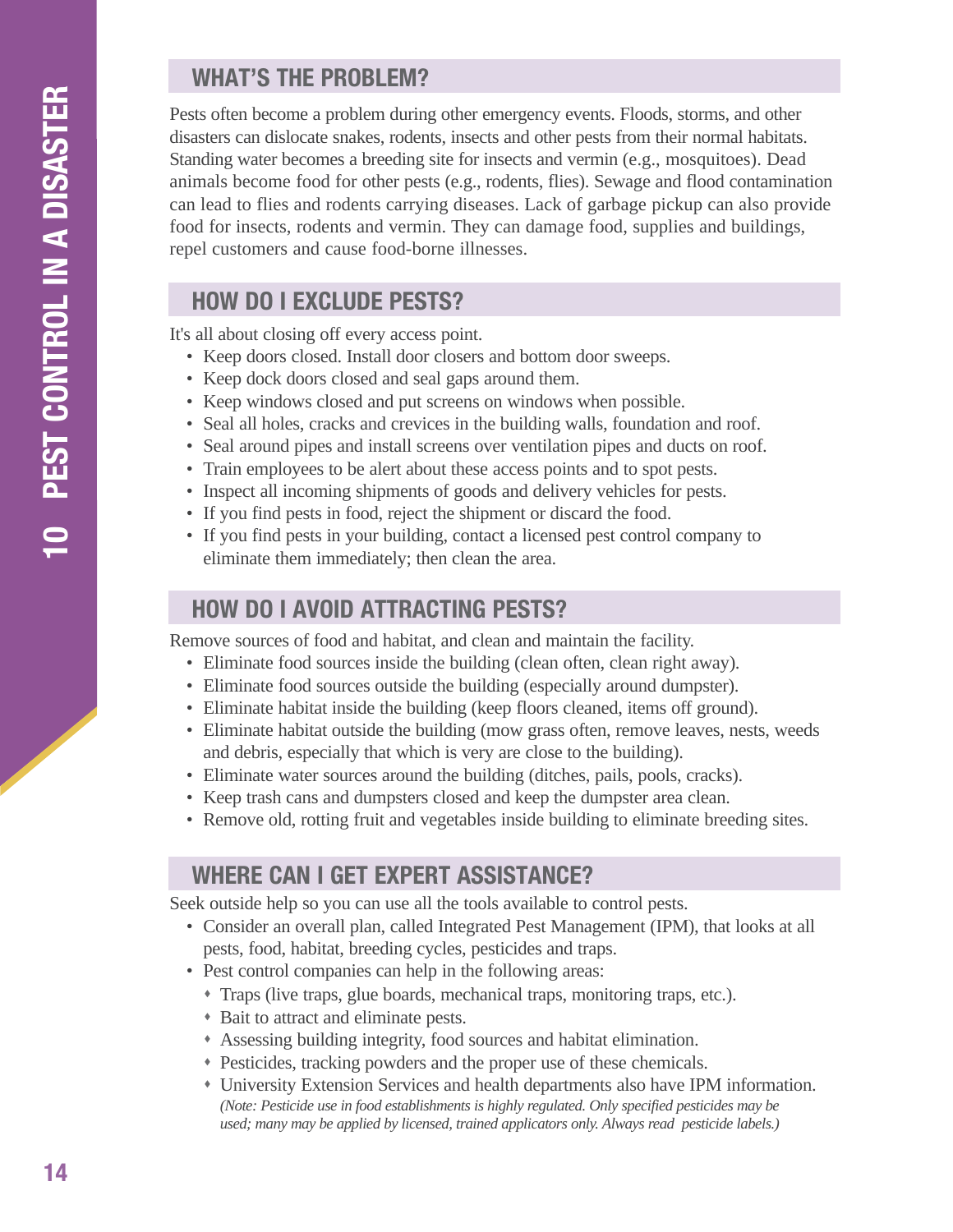### **ROAD TO RECOVERY**

After a disaster is over, you will want to keep close watch over pest activity.

- Immediately after a disaster, pest activity often peaks, then gradually diminishes.
- Even in non-disaster times, you will encounter some pest activity. It is good business to always monitor pest activity in your operation to prevent problems.
- Do not rely solely on pesticides to solve your pest problems. Practice IPM.
- Prevention and early warnings are the keys to solving pest problems.

### **Implement a cleaning program**

- Create a master cleaning schedule.
- What Clean all surfaces, equipment, tools.
- Who Assign each task.
- When Daily during shift; at night at end of shift.
- How Use specific cleaning instructions.
- Monitor cleaning Is it getting done? Correctly?

### **Deny pests access**

Pests come in through two main routes:

- Brought in with contaminated deliveries or delivery vehicles
- Through openings in building, windows, doors
	- Mice, rats, insects use drain pipes like highways going through a facility.
	- Rodents burrow though degrading masonry.
	- Rats can squeeze through a hole the size of a quarter; mice through one the size of a dime.

### **Why pests should concern you**

- Rodents chewing electrical wires set many fires.
- Flies spread dysentery, typhoid and cholera.
- Rodents spread salmonellosis and rat-bite fever.
- Mosquitoes spread malaria, encephalitis, yellow fever, West Nile virus and more.

### **When you seal holes & cracks**

- Make sure the seals are tight.
- Use durable materials to seal holes, such as concrete or sheet metal, as rodents will chew through soft materials. Steel wool can serve as a temporary seal.



**HELPFUL HINTS**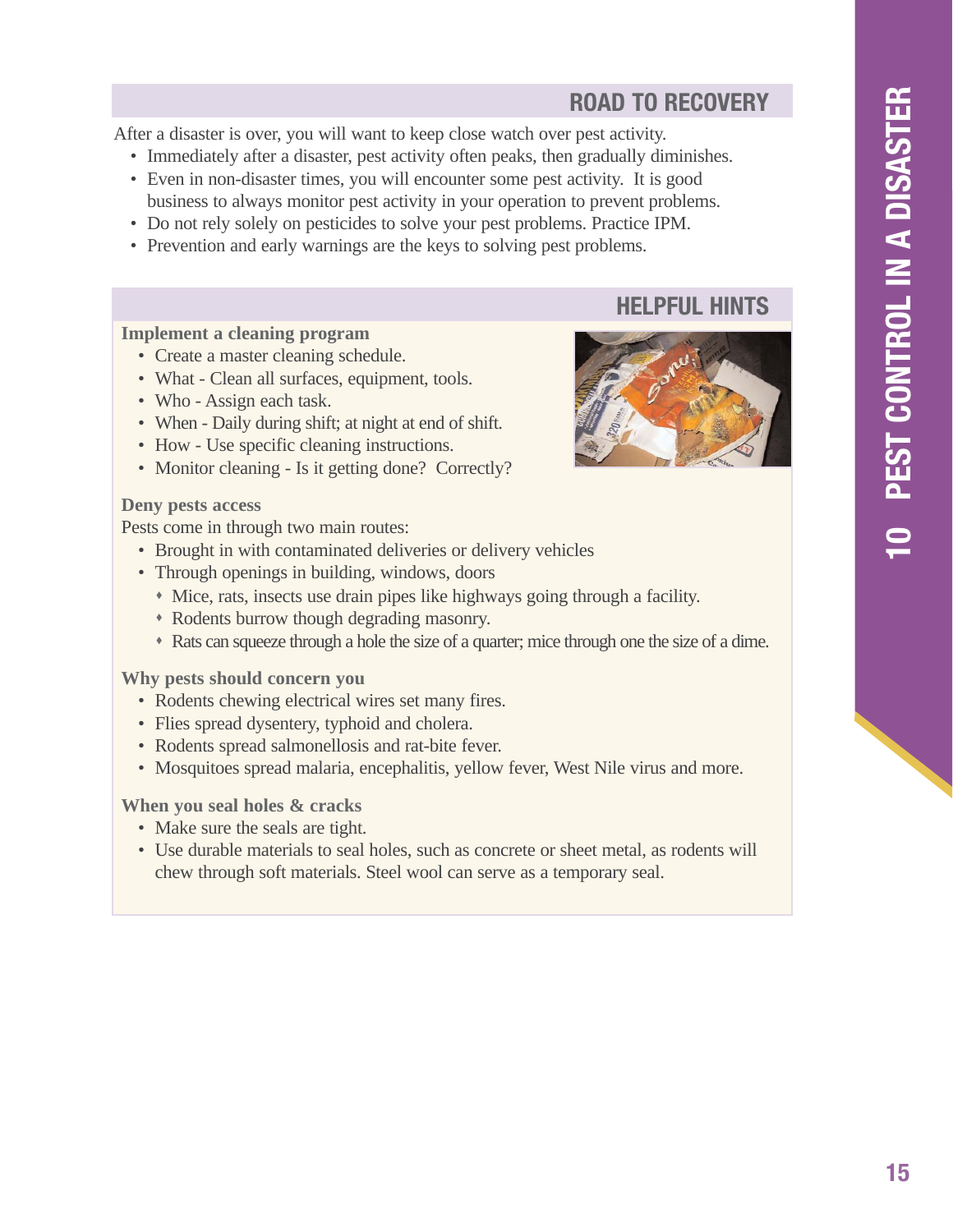- **DECIDE: Close or stay open?**
	- Close if the safety of the food or facility cannot be maintained.
	- Stay open if the safety of the food and facility can both be maintained. *(Note: By staying open, your business can help bring some order to the uncertainties faced by employees and customers - so long as you can continue to provide safe food and a safe place to serve it.)*

### **GET HELP**

- Call local building officials for help determining building safety.
- Call local health department to answer any food safety questions.

# **FOOD SAFETY FACTORS**

- **Food workers**
	- All food workers must practice strict hand washing, maintain good hygiene and be without boils, sores, cuts, or any communicable disease.
	- Maintain employee illness logs *(see page 20).*
	- Report customer illness complaints to health department.
	- Train employees on any changes in procedure due to the emergency to ensure public health protection.

### **• Food and storage**

- Use water only from a safe and approved source.
- Carefully examine all sealed food containers and utensils before using. If perishable foods become warm - do not use. If canned foods are damaged, puffed or leaking - do not use.
- Do not accept food or water from unapproved (i.e., home prepared) or unknown sources where quality control cannot be assured. Inspect all incoming items to detect spoilage or contamination.
- Store fruits, vegetables, cooked foods, prepared foods and ready-to-eat items above raw meat to prevent cross contamination.
- Store all items at least six inches off the ground in insect- and rodent-proof containers.
- Keep all chemicals away from food and utensils. Label all chemical containers.

### **• Food preparation**

- Provide hand washing stations with soap, paper towels, and nail brush.
- Eliminate bare-hand contact with ready-to-eat food items (provide gloves, tongs, scoops).
- Separate areas should be set up for hand washing, food preparation, and washing and sanitizing utensils.
- Prepare quantities sufficient for immediate use. Leftovers must be avoided if refrigeration is inadequate.
- Use single-service eating and drinking utensils when possible. Avoid customer self-service.

### **• Temperature controls**

- Cook all foods thoroughly meat, fish, poultry should be well done.
- $*$  Keep hot foods hot at 140°F or above. Quickly reheat all foods to 165°F or hotter.
- ◆ Keep cold foods cold at 41°F or below.
- Limit food items being cooled. Follow the food code closely for fast and safe cooling.
- **Cleaning and sanitation**
	- All food preparation and serving areas should be cleaned and sanitized. *(Sanitizing solution, see page 5.)*
	- Properly wash (clean water & detergent), rinse, and sanitize (sanitizing solution) all utensils and equipment.
	- Wash and sanitize cutting boards, knives, and other utensils after each use to prevent cross contamination.
	- Use test strips to monitor sanitizer concentrations.
	- Properly dispose of all solid and liquid waste frequently.
	- Control insects and rodents in all food-related areas. Use only approved pesticides and control measures.
	- Maintain sanitation and regularly clean inside and outside the establishment.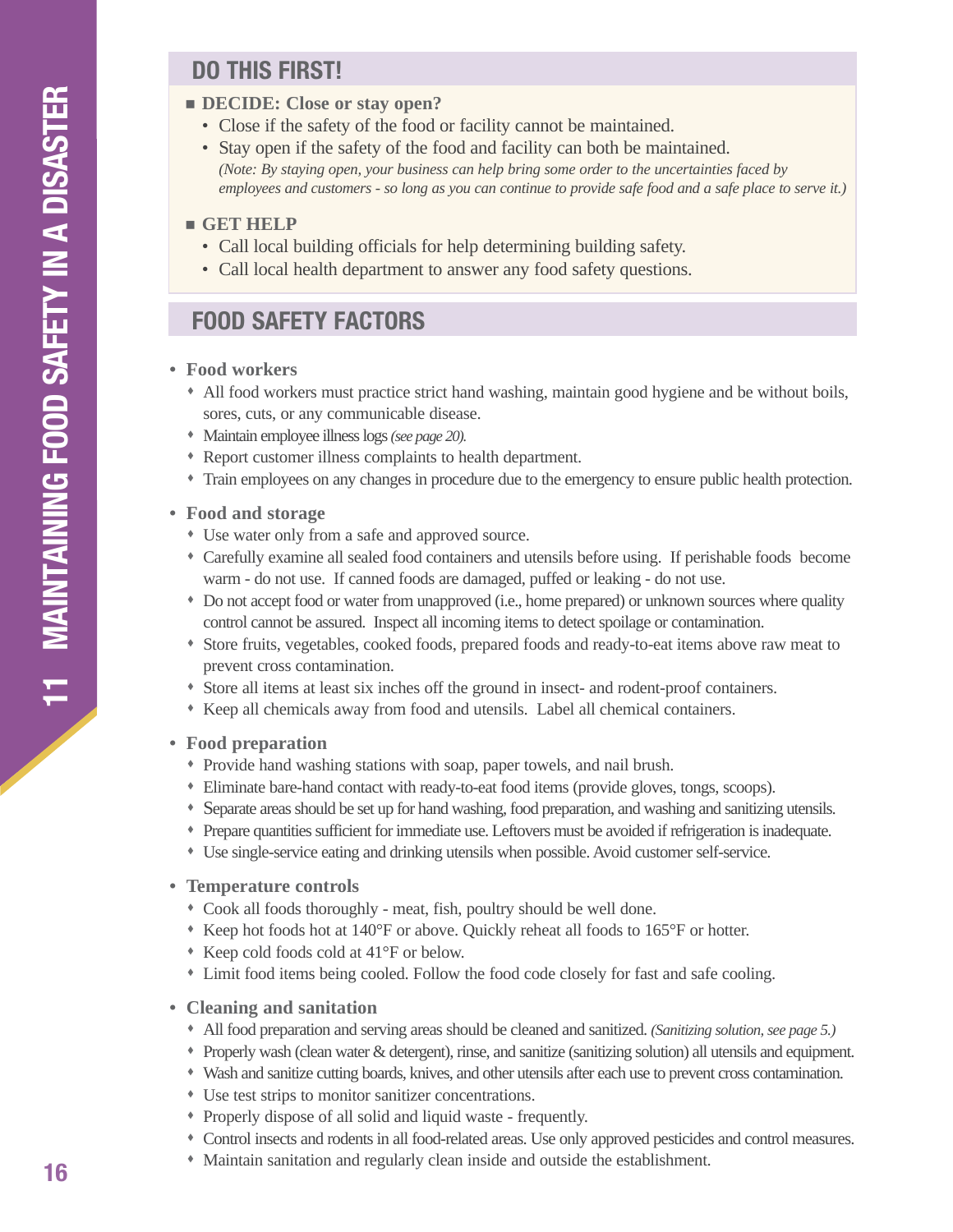### **DECIDE: Is building safe to enter and reoccupy?**

- Call: city building department (to determine safety of structure)
- Call: utility companies (gas, electric & telephone)
- Call: local health department
- Call: your insurance company *(Note: Keep these contact numbers in the front pocket of this booklet's binder)*

### **• Contaminated foods that must be discarded:**

- Any open or unpackaged food, including ice and beverages
- Porous foods
- Uncleanable packaged food, including:
	- Crown-cap bottles  $\&$  jars (require opener to remove top)
	- Cork-top bottle & jars
	- Screw-top bottles & jars
- Food in fabric, plastic or paper bags
- Food in cardboard cartons
- Produce, fruits and vegetables if contaminated
- \* Potentially hazardous foods held between 41<sup>°</sup> 140°F for more than 4 hours. *(See page 3.)*
- **Foods that may be salvaged:** 
	- Unopened cans if:
		- Labels are intact. However, labels must be removed and then the can re-labeled with a permanent marker prior to cleaning and sanitizing
		- Cans are not dented along any seam.
		- Cans do not show any signs of swelling, leaking or loss of vacuum.
		- Cans are not rusty.
- **Non-food items:** 
	- Discard contaminated disposable dishes, paper products, utensils, etc.
	- Discard filters, purifiers, and beverage cartridges attached to equipment. *(Note: Refer to Discard/Salvage Guidelines, Page 19.)*

# **ROAD TO RECOVERY**

- Place all discarded foods in plastic bags.
- Tie bags securely to contain food waste, control odors and prevent insect infiltration.
- Place secured bags in dumpsters or trash cans with tight fitting lids.
- Remove disaster debris and place in dumpster.
- Flush all water and equipment drain lines (use bleach).
- Wash, rinse and sanitize all food contact surfaces, work stations, utensils, dishes, silverware, glassware, and walls. *(Sanitizing solution, see page 5.)*
- Disinfect floors, floor-sinks, furniture, and walls as necessary. (Wash, rinse and sanitize with bleach solution.) *(Sanitizing solution, see page 5.)*
- Are utilities safely back on?
- Is clean-up complete?
- **•** Has all damaged or suspect food been removed from the site?
- **•** Are toilets and hand-wash stations equipped with soap, nailbrush and paper towels?
- Are refrigeration units maintaining food temperatures at or below 41°F?
- Are hot holding units maintaining food temperatures at or above 140°F?

# **READY TO REOPEN?**

Call your local health department for help and approval to reopen.

# **FOOD SAFETY FACTORS**



**DO THIS FIRST!**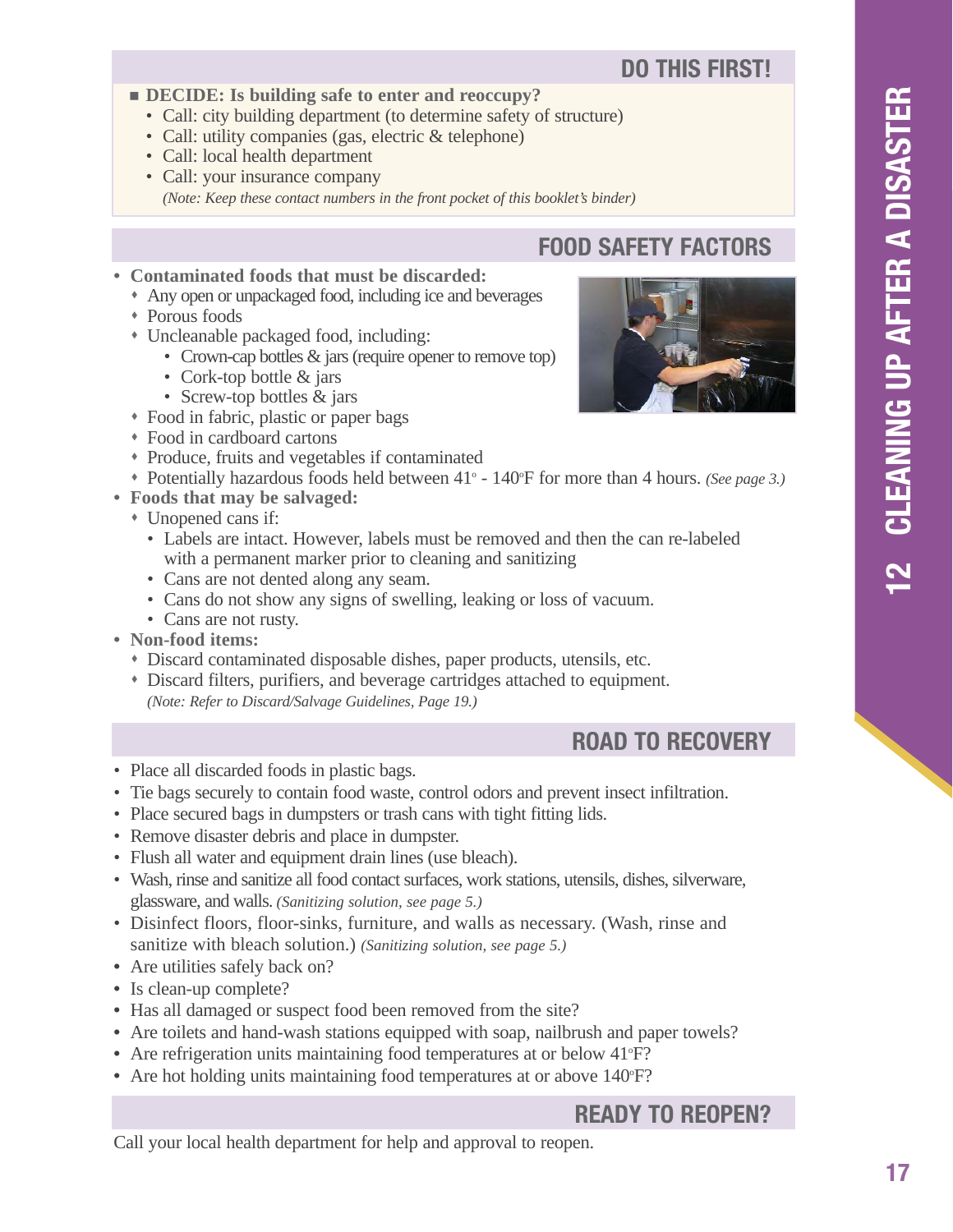| <b>MANAGEMENT</b><br>$\Box$ The food facility has a food security plan.<br>$\Box$ A record is kept of employee illness reports.<br>Personnel have received food security<br>$\Box$<br>training.<br>$\Box$ Personnel know what to do if they<br>encounter a product tampering incident.<br>In case of an emergency, personnel<br>$\Box$<br>know whom to contact: | <b>PERSONNEL</b><br>Employment applications are required.<br>Ц<br>Employment references are checked.<br>□<br>$\Box$ Personnel receive food security training<br>when they are hired.<br>$\Box$ Food preparation areas are restricted to<br>authorized personnel.<br>Employees are not allowed to bring personal<br>◻<br>items into food preparation areas.                        |
|-----------------------------------------------------------------------------------------------------------------------------------------------------------------------------------------------------------------------------------------------------------------------------------------------------------------------------------------------------------------|-----------------------------------------------------------------------------------------------------------------------------------------------------------------------------------------------------------------------------------------------------------------------------------------------------------------------------------------------------------------------------------|
| Internal: Person in Charge<br>$\bigcirc$<br>Police $(911)$<br>$\bigcirc$<br>Fire $(911)$<br>$\bigcirc$<br>$\bigcirc$<br>Local Public Health Department                                                                                                                                                                                                          | $\Box$ Employee sick leave policy encourages<br>individuals to report illnesses and not<br>work when they have gastrointestinal<br>symptoms or a communicable disease.<br>$\Box$ Customers are restricted to public areas.<br>$\Box$ Contractors are restricted to their work<br>required areas.<br>Contractors and vendors are monitored<br>while they are at the food facility. |
| <b>PRODUCTS</b>                                                                                                                                                                                                                                                                                                                                                 | <b>PROPERTY</b>                                                                                                                                                                                                                                                                                                                                                                   |
| $\Box$ Products are purchased from reputable,<br>commercial suppliers.<br>Purchase records are maintained for<br>П                                                                                                                                                                                                                                              | $\Box$ Doors opening onto the loading dock are<br>kept locked when not in use.<br>$\Box$ All truck shipments (incoming and out                                                                                                                                                                                                                                                    |
| product trace back and recalls.<br>Products arrive at the food facility in<br>□.                                                                                                                                                                                                                                                                                | going) are monitored by food service<br>employees.                                                                                                                                                                                                                                                                                                                                |
| clean and secure transport vehicles.<br>Products are never left unsupervised on                                                                                                                                                                                                                                                                                 | Products are inspected upon delivery.<br>$\Box$ There is good lighting for all high-risk                                                                                                                                                                                                                                                                                          |
| the loading dock.<br>$\Box$ Products are inspected for tampering<br>prior to preparation or service.                                                                                                                                                                                                                                                            | areas at the facility.<br>$\Box$ Hazardous chemicals including any<br>pesticides are kept locked in a secure area.                                                                                                                                                                                                                                                                |
| The facility has guidelines for handling<br>⊔<br>product tampering incidents.                                                                                                                                                                                                                                                                                   | High-risk areas are marked "employees"<br>ப<br>only" and access is limited to employees                                                                                                                                                                                                                                                                                           |
| Food items are prepared by personnel<br>ш<br>trained in food safety and food security                                                                                                                                                                                                                                                                           | who work in the area.<br>$\Box$ There is a key control system for store keys.                                                                                                                                                                                                                                                                                                     |
| procedures.<br>Drinkable water is used for rinsing and<br>ш<br>for preparing food items.                                                                                                                                                                                                                                                                        | $\Box$ Consider operating security cameras,<br>as appropriate, in high-risk and<br>high-traffic areas.                                                                                                                                                                                                                                                                            |
| Salad bars and self-serve carts are<br>closely monitored by staff to prevent<br>contamination and product tampering.                                                                                                                                                                                                                                            |                                                                                                                                                                                                                                                                                                                                                                                   |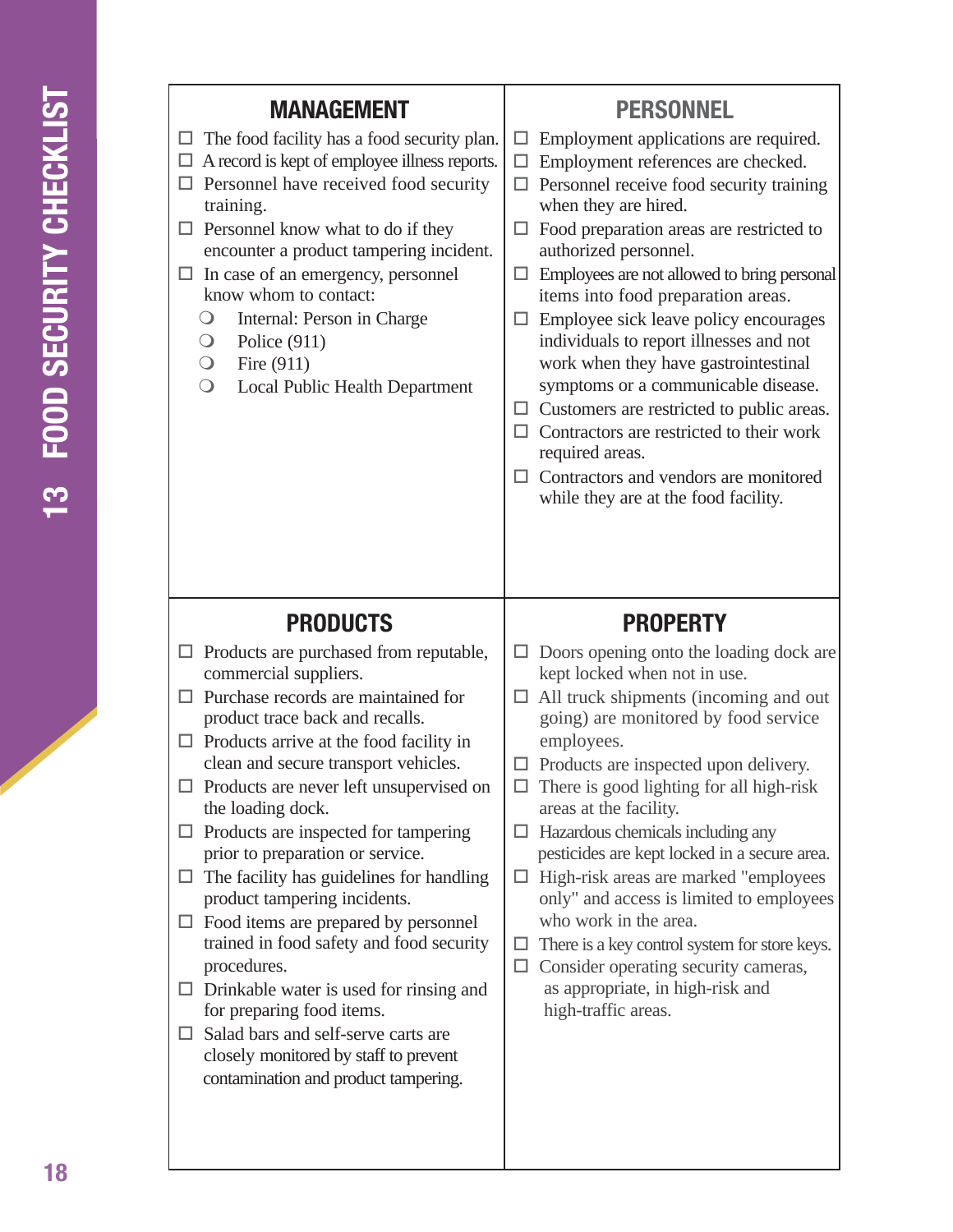| <b>Discard</b>                                                                                                                                                                                                                                                                                                                                                                                                                                                                                                                                                                                                                                                                                                                                                                                                                                  | <b>Salvage</b>                                                                                                                                                                                                                                                                                                                                                                                                                                                             |  |  |
|-------------------------------------------------------------------------------------------------------------------------------------------------------------------------------------------------------------------------------------------------------------------------------------------------------------------------------------------------------------------------------------------------------------------------------------------------------------------------------------------------------------------------------------------------------------------------------------------------------------------------------------------------------------------------------------------------------------------------------------------------------------------------------------------------------------------------------------------------|----------------------------------------------------------------------------------------------------------------------------------------------------------------------------------------------------------------------------------------------------------------------------------------------------------------------------------------------------------------------------------------------------------------------------------------------------------------------------|--|--|
| Any food or service item that has been contaminated<br>or come in contact with water, sewage, smoke,<br>fumes or chemicals. This includes:<br><b>Fresh perishables</b> - produce, meat, poultry,<br>fish, dairy products and eggs.<br><b>Opened containers and packages</b>                                                                                                                                                                                                                                                                                                                                                                                                                                                                                                                                                                     | Frozen foods if stored in a sealed walk-<br>in or cabinet freezer (no water, smoke,<br>fumes or chemical infiltration) and<br>where ambient temperature has<br>remained below 41°F.                                                                                                                                                                                                                                                                                        |  |  |
| <b>Vulnerable containers</b> with peel-off, waxed<br>cardboard, cork or screw tops or paraffin seals<br>such as glass or plastic containers of catsup, dressing,<br>milk, horseradish, mayonnaise, pop, beer, sauces, etc.<br>Soft, porous packaging - food in cardboard boxes,<br>paper, foil, plastic, and cellophane such as boxes or<br>bags of food, cereal, flour, sugar, rice, salt, etc.<br><b>Dry goods</b> - spices, seasoning and extracts,<br>flour, sugar and other staples in canisters.<br>Single service items - plates, cups, utensils, lids, etc.                                                                                                                                                                                                                                                                             | <b>Disinfect undamaged cans and bottles</b><br>that have no heat or water damage and<br>are free from dents, bulging, leaks or rust.<br>Paper label removed<br>$\bullet$<br>Washed with soap and water, then rinsed<br>Sanitized with sanitizing solution,<br>then air dried (Solution, see page 5.)<br>Relabeled with permanent marker.<br>$\bullet$                                                                                                                      |  |  |
| Canned and bottled items should be discarded:<br>If charred or near the heat of the fire.<br>If rusted, pitted, dented, swollen or leaking.<br>$\bullet$<br><b>Refrigerated or frozen food</b> must be discarded if:<br>In contact with sewage, water, smoke, fumes or<br>$\bullet$<br>chemical seepage.<br>Above 41°F for four hours or more.<br>Frozen and then thawed for four or more hours.                                                                                                                                                                                                                                                                                                                                                                                                                                                | If fire, flood or sewage back-up has<br>been effectively contained:<br>Food in areas unaffected by smoke,<br>$\bullet$<br>fumes, water, heat, fire suppression<br>chemicals, floodwater or sewage<br>back-up may be salvaged.<br>Seek the advice of your local health<br>inspector.                                                                                                                                                                                        |  |  |
| • Deteriorated in quality or has an unusual<br>appearance, color or odor.<br>Potentially Hazardous Food (PHF) must be discarded<br>if it has been in the "Temperature Danger Zone"<br>$(41°F - 140°F)$ for more than 4 hours. PHFs include:<br><b>Meat and mixed dishes</b><br>• Beef, veal, lamb, pork, poultry, fish, seafood,<br>luncheon meats, hot dogs, hams, etc.<br>• Soups, stews, casseroles or similar dishes<br>containing meats, pasta, rice, eggs or cheeses<br><b>Eggs and dairy products</b><br>Eggs or egg products, ice cream, yogurt<br>• Milk, cream, buttermilk, cream-based foods or soups<br>• Soft cheeses such as cream, ricotta, brie, etc.<br><b>Desserts</b> - Pies, cakes and pastries containing<br>custard, cheese, chiffon, meringue or pumpkin<br><b>Cut Melons &amp; Cooked Vegetables - Watermelon, musk</b> | <b>Non-PHFs</b> may be kept at room<br>temperature, though quality may<br>deteriorate, including:<br>Bread, rolls, muffins, dry cakes<br>Solid butter or margarine<br>Hard cheese - cheddar, parmesan, etc.<br>• Fresh, uncut fruits & vegetables<br>• Fruit or vegetable juices, dried fruit,<br>fruit pies<br>Canned goods<br>٠<br>Dry foods - flour, pasta, rice, etc.<br>High sugar foods - honey, jellies<br>$\bullet$<br>Acid-based condiments - ketchup,<br>mustard |  |  |
| or honeydew melons, cooked peas or corn or beans<br>Partially cooked food must be discarded if without<br>power for more than one hour.                                                                                                                                                                                                                                                                                                                                                                                                                                                                                                                                                                                                                                                                                                         | Partially cooked food may be quickly<br>reheated to 165°F if without power for<br>less than one hour. When in doubt,<br>throw it out.                                                                                                                                                                                                                                                                                                                                      |  |  |

# **Other than food: Discard**

Discard any exposed materials that cannot be effectively cleaned and sanitized, including toasters and other food equipment, linens, furnishings, carpets, etc.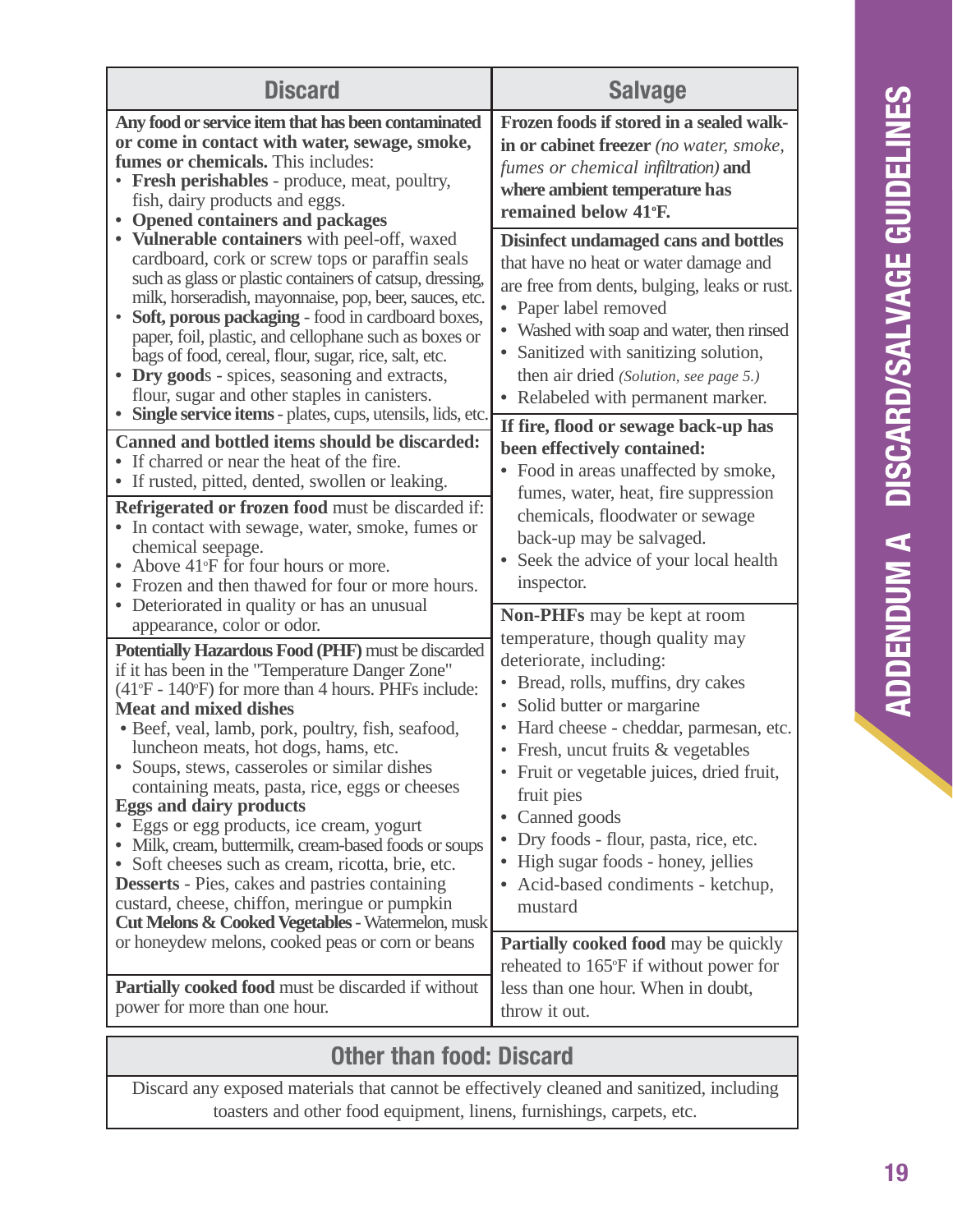### **(Photocopy and use this form to monitor employee illnesses.)**

### **Food code requirements for employee health:**

- 1. Food employees who are ill with vomiting or diarrhea should be excluded from working in the establishment.
- 2. Complete this log when employees have vomiting or diarrhea.
- 3. Restrict food employees who are ill with *Salmonella, Shigella, E. coli* or Hepatitis A from working with food. Clean equipment, utensils, linens, or single-use items until the Public Health Department has evaluated the potential for food-borne disease transmission.
- 4. Call your local health department if an employee is diagnosed with:
	- *Salmonella Shigella*
	- *E. coli*  Hepatitis A
- 
- 5. Call your local health department if a customer complains of diarrhea or vomiting; or being infected with *Salmonella, Shigella, E. coli,* or Hepatitis A.

| <b>Date</b><br>missed<br>work | <b>Employee</b><br>name | Symptoms/<br><b>illness</b> | vomiting? | Diarrhea or Was doctor<br>seen? | <b>Date</b><br>return<br>to work |
|-------------------------------|-------------------------|-----------------------------|-----------|---------------------------------|----------------------------------|
|                               |                         |                             |           |                                 |                                  |
|                               |                         |                             |           |                                 |                                  |
|                               |                         |                             |           |                                 |                                  |
|                               |                         |                             |           |                                 |                                  |
|                               |                         |                             |           |                                 |                                  |
|                               |                         |                             |           |                                 |                                  |
|                               |                         |                             |           |                                 |                                  |
|                               |                         |                             |           |                                 |                                  |
|                               |                         |                             |           |                                 |                                  |
|                               |                         |                             |           |                                 |                                  |
|                               |                         |                             |           |                                 |                                  |
|                               |                         |                             |           |                                 |                                  |
|                               |                         |                             |           |                                 |                                  |
|                               |                         |                             |           |                                 |                                  |
|                               |                         |                             |           |                                 |                                  |
|                               |                         |                             |           |                                 |                                  |
|                               |                         |                             |           |                                 |                                  |
|                               |                         |                             |           |                                 |                                  |
|                               |                         |                             |           |                                 |                                  |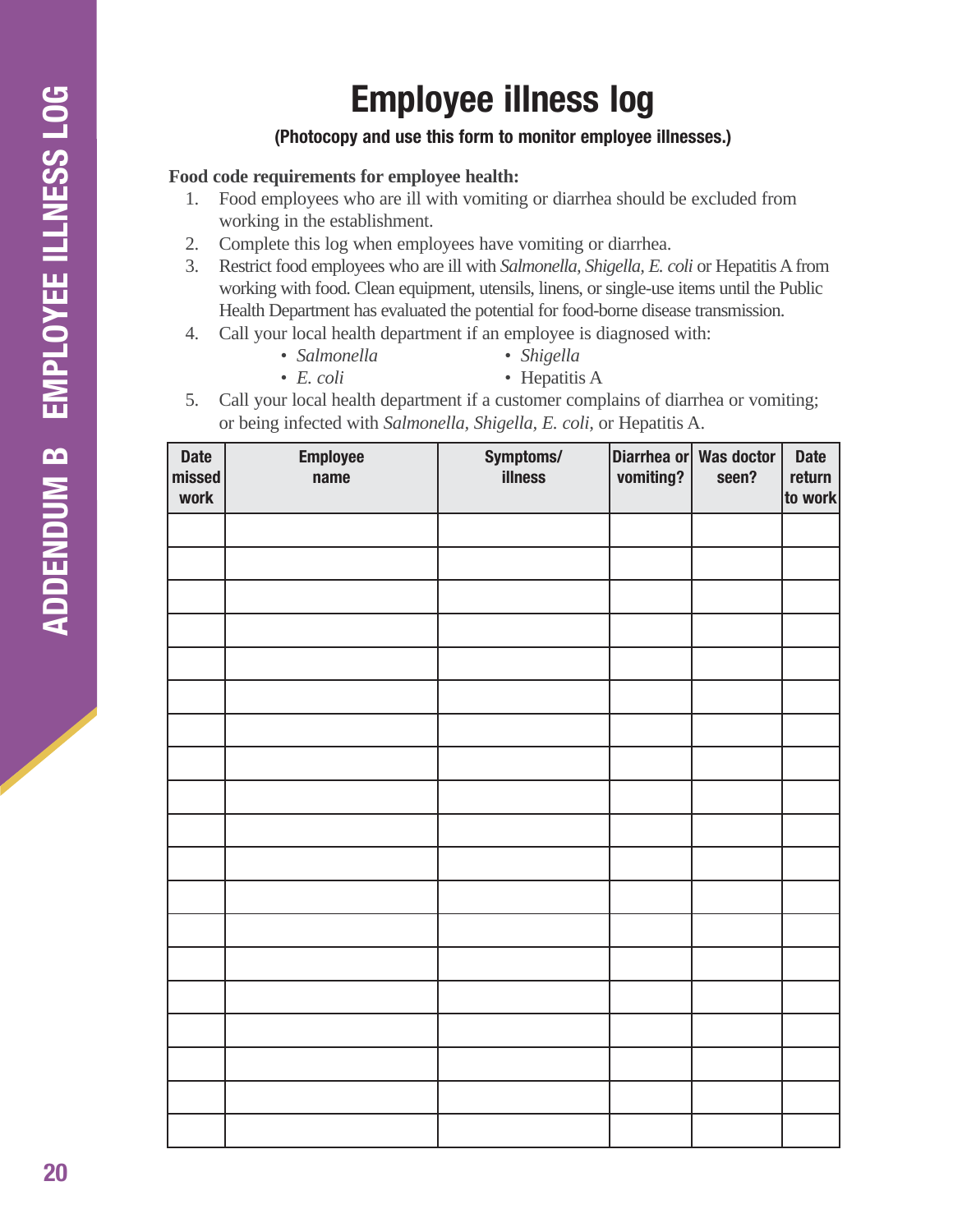# **Food temperature log**

**(Photocopy and use this form to monitor food temperatures during an emergency.)**

Required temperatures:

- Hot: 140°F or above
- Cold:  $41^{\circ}$ F or below
- Reheat to: 165°F or above

| <b>Date</b> | initials | Monitor's   Hot held or<br>refrigerated? | Food item | Time   Temp. | <b>Corrective action</b> |
|-------------|----------|------------------------------------------|-----------|--------------|--------------------------|
|             |          |                                          |           |              |                          |
|             |          |                                          |           |              |                          |
|             |          |                                          |           |              |                          |
|             |          |                                          |           |              |                          |
|             |          |                                          |           |              |                          |
|             |          |                                          |           |              |                          |
|             |          |                                          |           |              |                          |
|             |          |                                          |           |              |                          |
|             |          |                                          |           |              |                          |
|             |          |                                          |           |              |                          |
|             |          |                                          |           |              |                          |
|             |          |                                          |           |              |                          |
|             |          |                                          |           |              |                          |
|             |          |                                          |           |              |                          |
|             |          |                                          |           |              |                          |
|             |          |                                          |           |              |                          |
|             |          |                                          |           |              |                          |
|             |          |                                          |           |              |                          |
|             |          |                                          |           |              |                          |
|             |          |                                          |           |              |                          |
|             |          |                                          |           |              |                          |
|             |          |                                          |           |              |                          |